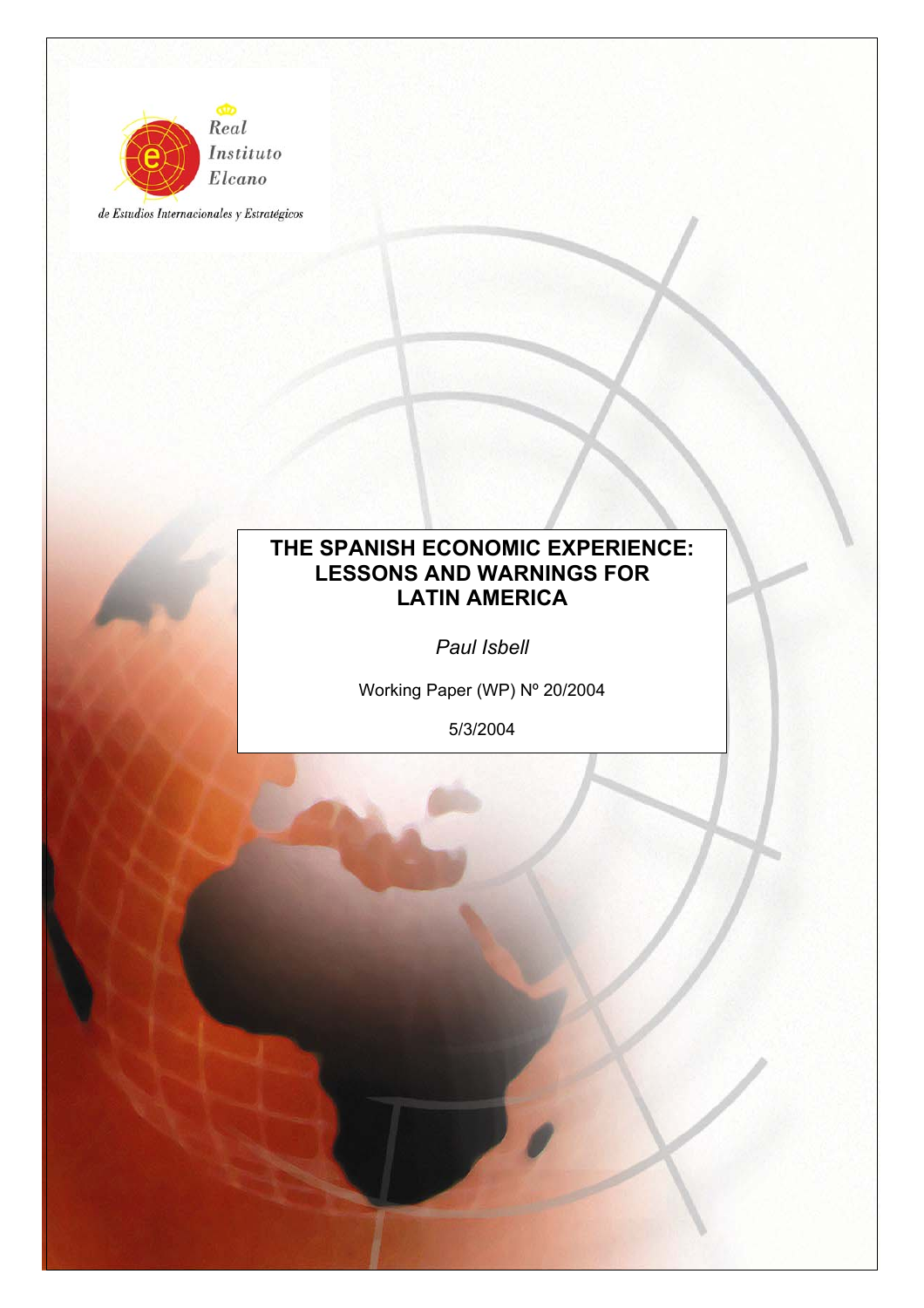

# **The spanish economic experience: lessons and warnings for Latin America**

de Estudios Internacionales y Estratégicos

*Paul Isbell* <sup>∗</sup>

# **Executive Summary (1):**

(1) Spain's success in creating a thriving and prosperous market economy out of the stagnation and isolation which characterized the autarchic, state-dominated economy of the early Franco era has become a provocative reference point for other economies engaging in market reform, particularly in Latin America.

(2) Spain's transition to a market economy has been long and gradual. It has also enjoyed a benign, even positive, external environment throughout most of the period of liberalization and opening.

(3) The sequencing of Spanish reforms allowed for an extended period of intense growth during the early phases of transition, from the late 1950s until the early 1970s, facilitating the creation of a domestic consensus for further economic reform.

(4) Spain avoided a significant build-up of external debt throughout its long transition, and also remained free of externally imposed policy conditionality during the early phases of reform –at least until it began to negotiate its entry into the European community after the democratic transition–. This benevolent external financing environment was also strengthened by the noticeable economic aid Spain received during the 1950s and early 1960s from the US and by the significant EU transfer payments it enjoyed during the late 1980s and 1990s.

(5) Integration into the EC, and later the EU, has been an indispensable tool in Spain's market transition process and has significantly contributed to sustained growth and prosperity. The tangible prospect of Spanish entry into the European single market always made Spain a much more attractive destination for investment than had this possibility never really existed. It also served as the fulcrum for sustaining consensus on, and momentum towards, deeper market reform.

(6) The end result has been that over the last 50 years, Spain has implemented the entire corpus of the so-called Washington Consensus –including stabilization, liberalization, structural reform and institutional transformation and modernization–. Real per capita income has increased nearly six-fold during this period of market transition. Importantly, Spain has retained a higher degree of 'national ownership' over its reform process than in most other transition cases.

(7) Latin American economies have not enjoyed such a benevolent external economic and political environment over the course of their reform efforts. Nor have they remained free of external debt or policy conditionality. Likewise, the pacing and sequencing of Latin American reform efforts have been quite different from those in Spain. In the end, the region's economies have never been able to develop significant and sustainable

<sup>∗</sup> *Senior Analyst, International Economy and Trade Elcano Royal Institute* 

 $\overline{a}$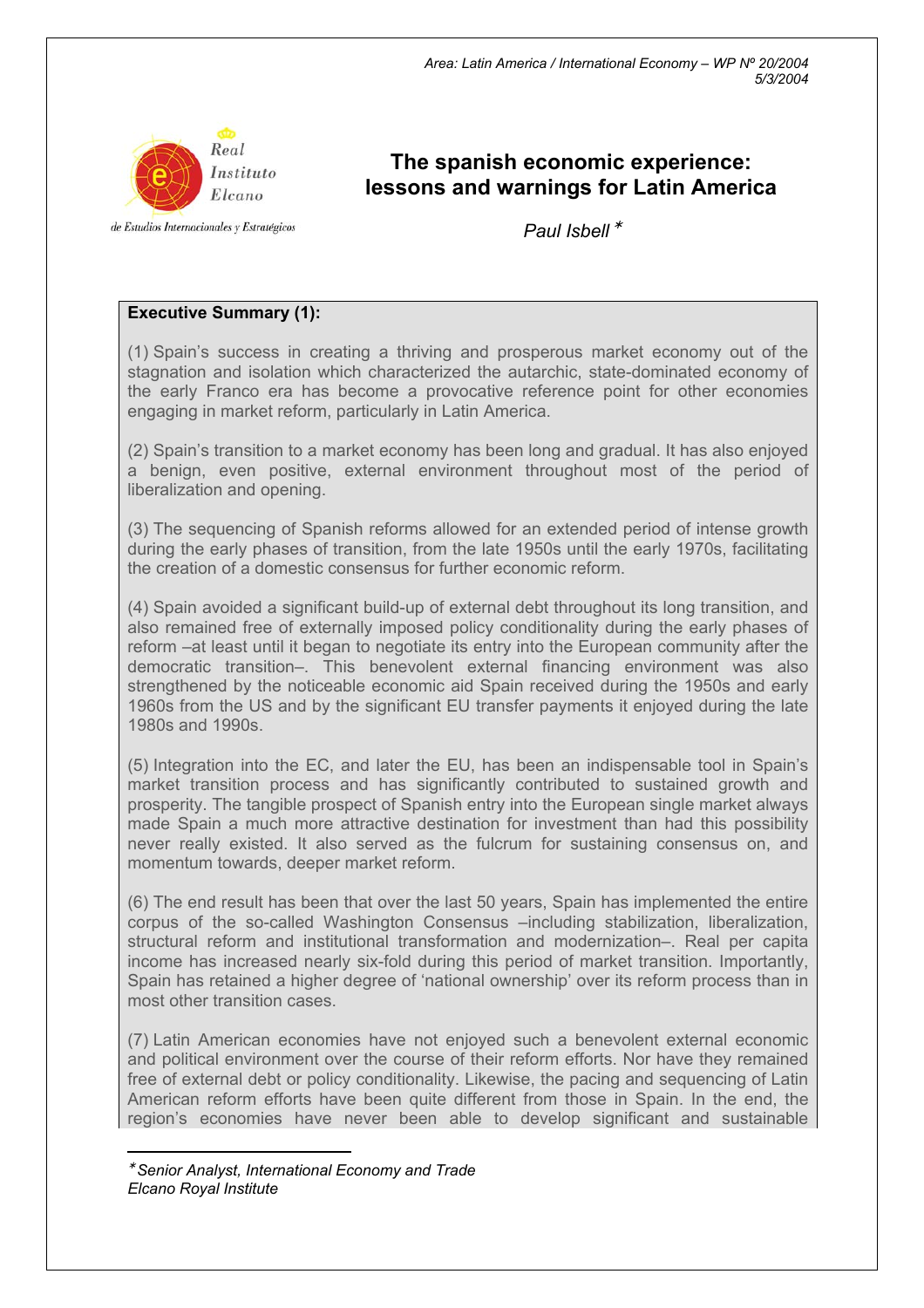economic growth as a result of their market reforms, nor have they been capable of maintaining sufficient domestic consensus to continue on the road to complete market transition without debilitating interruptions.

(8) While Latin American economies cannot hope to replicate the Spanish model so successfully, further regional economic integration, along with continued market and institutional reforms, represents the strategy with the most likely chance of success.

# **Introduction**

Ever since the collapse of the communist system, Spain has become a frequent point of reference for societies engaged in a transition to market democracy. Countries from the former 'second' and 'third' worlds have increasingly pointed to Spain as a possible model for their own democratic and market reforms. Spain's success in consolidating a multiparty democratic system out of the troubling legacy of the Franco dictatorship, and in generating a prosperous market economy from what had become, by the early 1950s, a textbook study in autarchy and state economic control, has rightly been considered worthy of serious further study.

While the Central and Eastern European countries were the first to formally use the rhetoric of Spain as a transition model –understandably, given the timing of their transitions, the clear-cut nature of the task after 1989 and the obvious prospect of their entry into the European Union– with time, the comparison has been made more and more with respect to the new democracies and incipient market economies of Latin America.

True, the Spanish case is somewhat unique. Before it began its dual transition to market democracy, Spain had more in common with the state-dominated fascist economies of the former axis powers (dismantled and rebuilt by the allies after WWII) than with the command economies of the communist bloc and the various 'socialisms' and 'populisms' of the developing world. Nevertheless, a broad range of features which characterized its pre-transition economic model make it an interesting case for comparison.

Spain's economic model during the first half of the Franco regime had much in common with the so-called import substitution industrialization (ISI) models of Latin America and other developing countries. Trade protectionism was very high, particularly against final consumer goods, which were discouraged through a system of import tariffs, quotas and other trade controls. Despite the continuing existence of a private sector during even the height of Franco's autarchic, nationalist model, the degree of state ownership, intervention and regulation was also quite significant, particularly within the so-called 'commanding heights' of the economy, including heavy industry, communications and transport infrastructure, and the energy sectors. What is more, the Spanish private sector enjoyed either significant state protection or subsidies. Price controls and state subsidies were common features in the majority of sectors. Even the agricultural sector exhibited a high degree of state regulation and price control (although it was one of the first sectors to experience some reform). Foreign investment flows were tightly regulated and a typical system of exchange controls was in place, giving the state an effective legal monopoly over the ownership of foreign currencies and fiat power over the official exchange rate.

Among the significant differences between the Latin American reform experiences and the case of Spain have been the context, timing, pacing and sequencing of the transition to market democracy. These important differences apart, however, pre-transition Spain did have much in common with Latin American realities. The dominant and often asphyxiating roles of state, church and elites in pre-transition Spain, along with a number of economic realities impeding its growth and development, place Spain in a category where many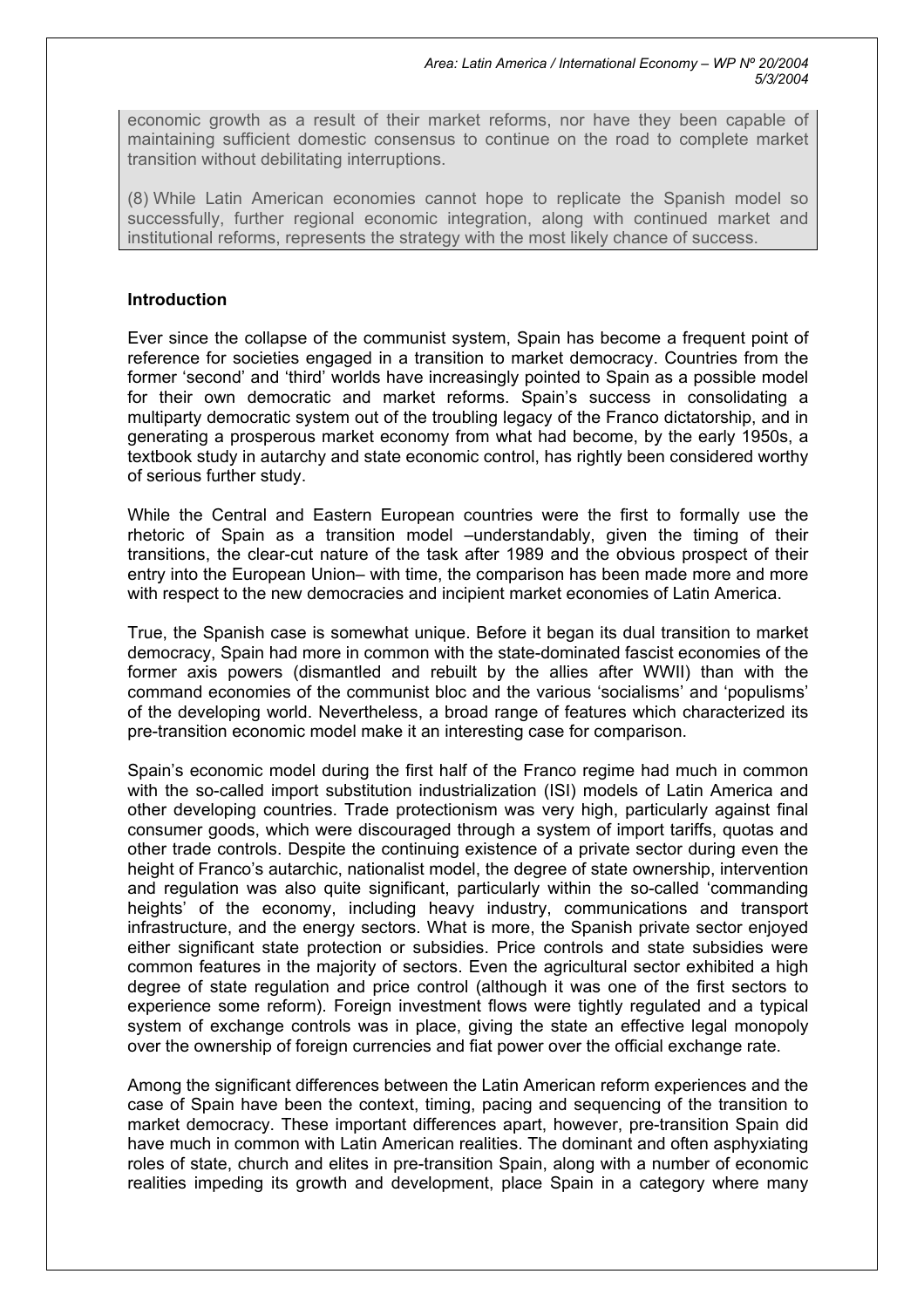Latin American countries, even despite twenty years of reforms, can also be fruitfully compared.

Nevertheless, this analysis of the Spanish experience as a reference for Latin American countries yields rather sobering conclusions. Spain has implemented, over a span of nearly 50 years, the entire corpus of the Washington Consensus –including stabilization policies, market liberalization, structural reform and institution building and transformation. Spain's transition to market democracy, however, has been rather long and gradual. Importantly, during the first phases of economic transition, Spain never lost nor surrendered its policy autonomy, and therefore remained free to define the architecture of its own reforms and set its own pace. Spain also received significant economic assistance, free of policy conditionality, during the early phases of economic transition, and enjoyed an increasingly positive external economic and political environment during the first 15 years of this process of economic transformation.

Furthermore, at the beginning of this process, in the late 1950s, Spain had no explicit game plan for market transition (and would not begin to develop one until Franco died in 1975). Most policymakers in the Franco regime did not even conceive of early reform as the first step on the road to a liberal market economy. While some of those responsible for executing the first liberalizations might have held out the hope that, with time, they might be followed by further reform, there were others in the Franco regime who only accepted the early reforms grudgingly and out of a painful sense of pragmatism. In these reluctant circles, economic reform was viewed as an inconvenient necessity that, while remaining limited, might nevertheless shore up the regime.

The detonating factors which pushed the regime towards limited economic opening and liberalization were intense inflationary pressures and severe external imbalances which simply could not be sustained in light of the excessively closed and regulated nature of the economy. In this sense, the origins of Spanish market reform bore much in common to Gorbachov's *perestroika* programme, conceived of as a strategy for injecting some essential oxygen into the economy so that the regime might be further legitimized. The results, however, were remarkably different –as was the external economic and political environment facing Spain– allowing further market reform, at a later date and under a new political regime, to proceed fairly smoothly.

Spain's early reforms were limited and controlled, but they delivered the goods –the rapid growth of the 1960s–. This early success was to become extremely important as a popular legitimizer for later phases of market reform. When the domestic and international environment became more difficult and complex in the 1970s, Spain quickly seized the opportunity of European integration, and used it as both the stick and carrot for deeper market reform. Spain was therefore able to create and maintain sufficient domestic consensus on economic liberalization and opening despite a severe and extremely painful economic adjustment from 1975 to 1985. As a result, the Spanish economy was able to enjoy a second period of rapid growth during the late 1980s upon entering the EC.

Due to Spain's deepening institutional linkages within the EU, a renewed period of stagnation and instability in the early 1990s was successfully contained and the damage limited, allowing Spain to push on to the final phases of market reform. The drive towards –and successful entry into– the EU's new Economic and Monetary Union (EMU) buoyed the Spanish economy through its third period of extended and intense growth over the last eight years, bringing it to the place it occupies today as the 8th largest economy in the advanced world and one of the most dynamic in the OECD, with a per capita income some 87% of the EU-15 average (2).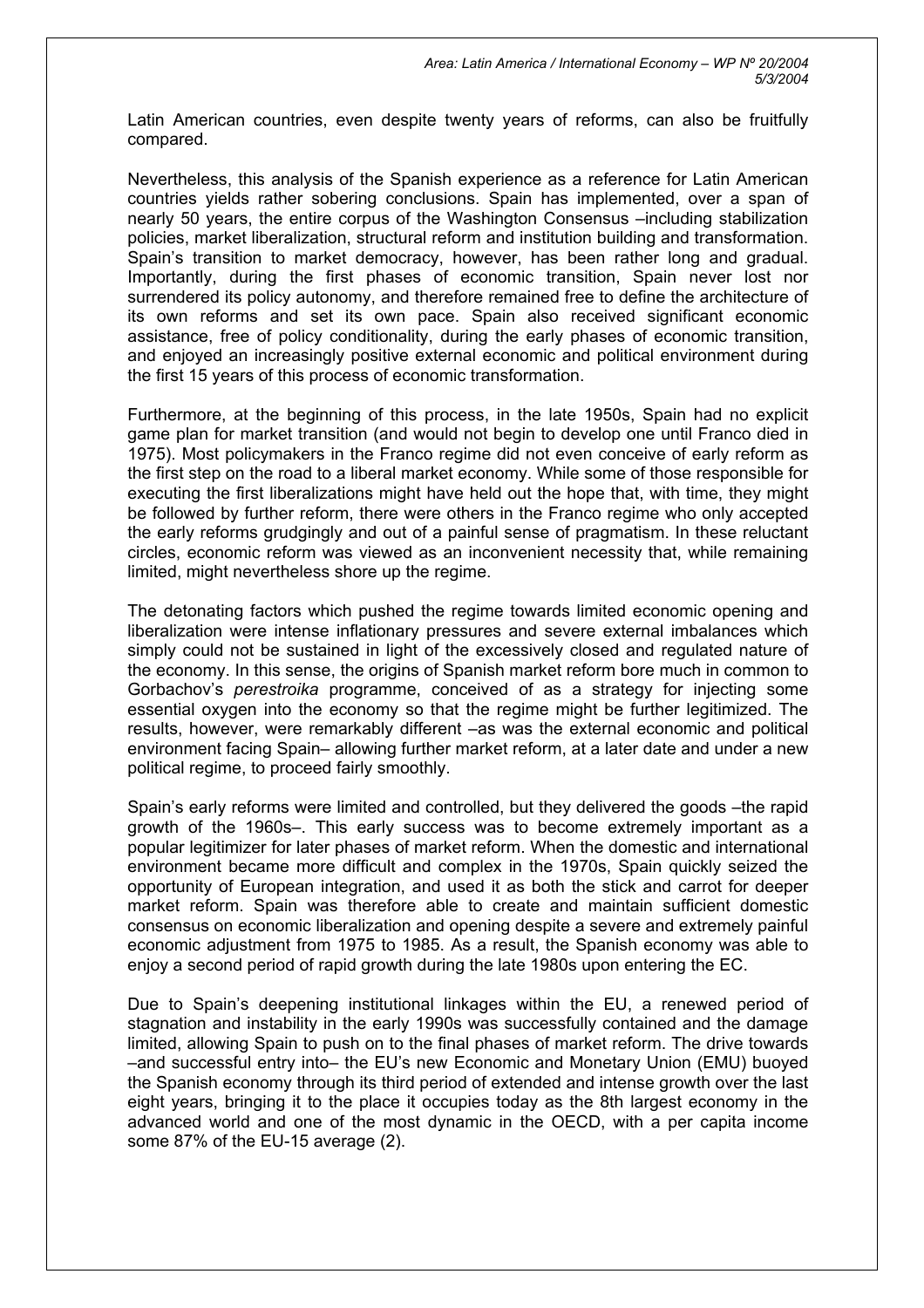*Area: Latin America / International Economy – WP Nº 20/2004 5/3/2004* 

Despite the backward position Spain occupied at the end of its Civil War in 1939, compared to the realities of Latin American economies Spain has been quite fortunate, even lucky. The 'Spanish miracle' of creating a market democracy out of the stagnant, rigid and unsustainable realities of the early Franco period has always been intimately bound up with the prospect –and then the reality– of integration into the heart of Europe. As Ortega y Gasset once wrote, 'Spain is the problem, Europe the solution'. While Latin American economies could learn much from an analysis of Spain's experience, they cannot hope to easily duplicate it. The constructive lessons are ultimately all indirect, and the warnings derived from a study of the Spanish case define many of the challenges facing Latin America.

This paper attempts to analyse those lessons and warnings that can be identified from the Spanish experience as relevant for the continuing reflection on optimal policy recommendations for Latin America. The categorization and separation of lessons from warnings is somewhat artificial, given that many of these lessons contain implicit warnings while many of the warnings encapsulate implicit lessons. Nevertheless, for Latin American countries continuing to search for the policy formulas that could consolidate political and economic reforms undertaken to date and propel their societies towards the goal of achieving and sustaining tangible prosperity, such lessons and warnings could be of significance.

## **Constructive Lessons**

*Lesson One: Underdeveloped, relatively autarchic and state-dominated economies can develop successfully and sustainably with policies oriented towards economic liberalization, opening to international trade and investment and deeper international economic integration.*

At first glance, such a lesson comes as no surprise –and by some, this would be considered self-evident, if not banal–. It is indeed accepted as a basic assumption by the broad consensus on optimal economic policy in the world today. All of the advanced market democracies engineered such a transformation over the last two centuries, although this evolution tended to be a very gradual and organic development from monarchies and mercantilism to markets and democracies. However, since the height of the Cold War period, such a transition has only been achieved successfully and sustainably by Europe's Mediterranean countries, led by Spain, and certain countries in East Asia. Among this limited field, Spain emerges as one of –if not the– most successful and dynamic of transition cases.

On the basis of per capita income, the Spanish case stands out as one of the most striking. In 1959, the year Spain's famous Stabilization Plan put an end to the country's official policy of autarchy, per capita income was well under US\$500 a year, barely enough for the World Bank and the United Nations to categorize Spain as something more than a developing country. Today it stands at over US\$20,000 both in terms of current exchange rates and purchasing power parity (or some 55% of US levels and around 87% of the EU-15 average). In real terms, this has supposed a nearly 5.5-fold increase since the unveiling of the Stabilization Plan (3). Moreover, this per capita GDP growth has been accompanied by an improvement in general inter-personal income distribution, as the country's Gini coefficient has fallen from over 0.4 to slightly less than  $0.3(4)$ .

A number of other typical criteria for evaluating the extent and sustainability of a transition from underdeveloped to developed economy status also point to Spain's success. The contribution of agriculture to the GDP has fallen to below 4% while the percentage of the workforce engaged in agriculture has also dropped from nearly 50% in the 1950s to around 6% today. The weight of services in the economy has also risen from under 40%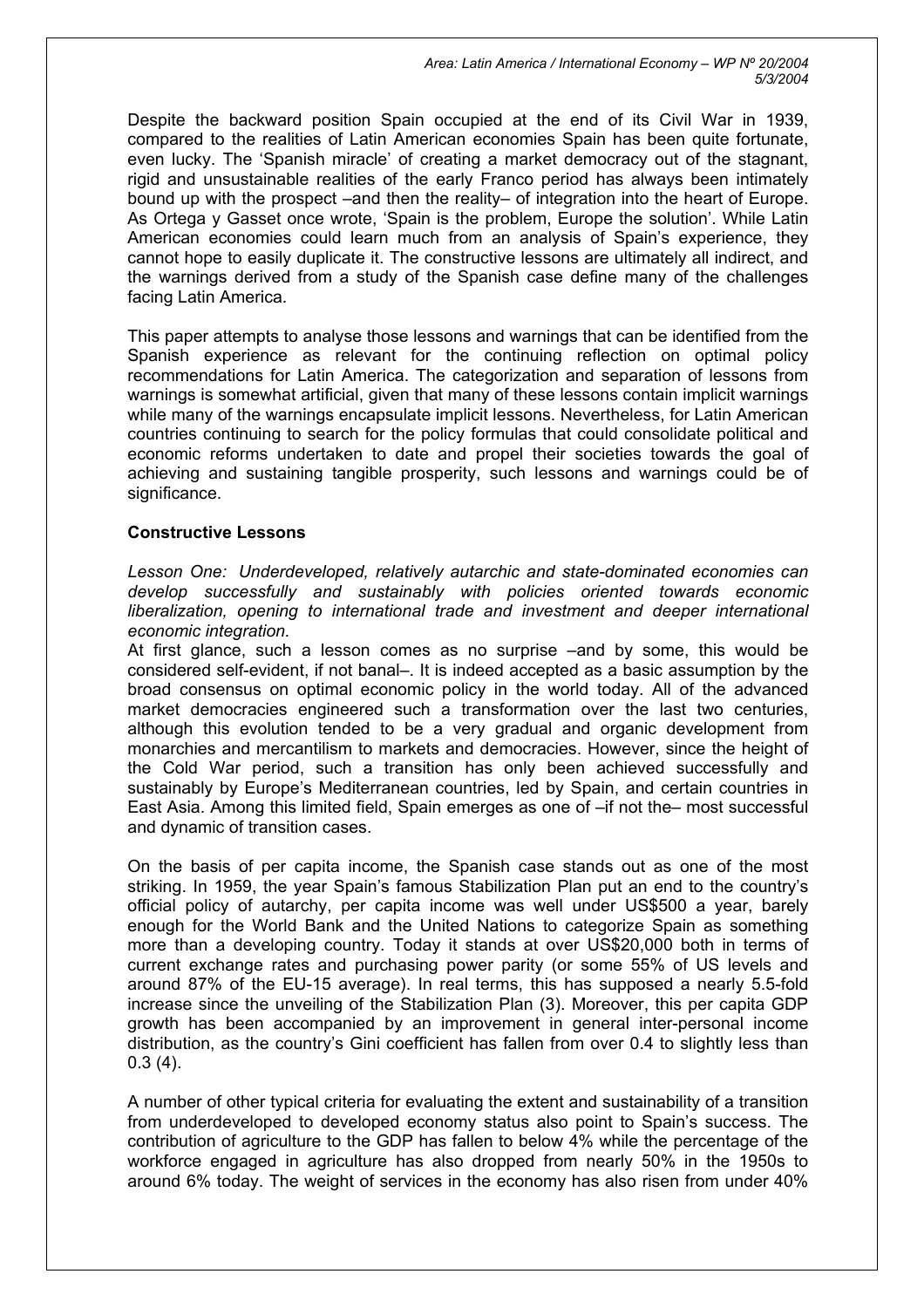in the 1950s to around two-thirds (5). Throughout the transition to a market-based economy, Spain was generally successful in attracting international investment, and until the mid-1990s the country was a significant net importer of capital. Nevertheless, since 1997, Spain has become a large net exporter of capital. Between 1992 and 2001, as a nation Spain was the world's eighth largest net exporter of capital, most of which was destined for Europe and Latin America (6).

In terms of demographic dynamics, Spain has also seen both its birth and death rates drastically fall during the last 20 years. It has moved through the demographic transition with such force that it now faces a potentially significant ageing crisis in the mid-term future. These demographic trends have been paralleled by a major shift away from net emigration to significant net immigration, generating the kinds of socioeconomic concerns common in the most advanced economies of the West (7). In turn, Spain has been transformed from a net importer of remittances in the 1960s and 1970s to a significant exporter of remittances by the late 1990s.

Indeed, the nature of current Spanish economic dilemmas and policy concerns places it firmly in the camp of advanced market democracies. Spain now debates the nature of its foreign development aid, its role as a foreign investor in emerging market economies, its position as a leader of liberal market reform in Europe, the future of its immigration policies and social security reforms, its ultimate place in the integration of EU financial markets, and, in the words of Spain's outgoing president, its self-perception of having recently entered the 'big leagues' of the international arena (8).

None of this would have been possible or sustainable without well-executed market reform. A strong consensus among economists and informed commentators both inside and outside of Spain maintains that the modernization of Spanish society and the continued deepening and widening of economic prosperity in Spain have been dependent on a thorough transition from a closed, heavily state-dominated economy managed by an authoritarian dictatorship to an open, integrated, (increasingly, if not completely) liberal, market-based democracy.

#### *Lesson Two: The timing, pacing and sequencing of such 'market transitions' –along with the vicissitudes of the international economic and political environment– are important for ultimate and sustainable success*.

Viewed in retrospect, the Spanish transition to an integrated market economy has been gradual, prudent and astute, particularly in comparison with the panoply of roughly comparable transitions begun in the wake of the Third World debt crisis and the fall of the Berlin Wall. Most importantly, Spanish market reforms concentrated first, during the late 1950s and early 1960s, only on those limited liberalizations which would likely propel the domestic economy forward, through significant inflows of direct investment and foreign exchange, while leaving tougher structural reforms and financial liberalization, likely to imply tangible economic sacrifices and potential instability, for later stages of transition once the dynamics of liberalization had taken hold in a positive fashion. Furthermore, the earlier stages of Spanish market transition coincided with a benevolent international economic and political environment which –together with a significantly improved domestic and international perception of the Spanish economy– served to underpin and reinforce this early growth.

Paradoxically, most Spanish analyses place emphasis on the supposedly rapid pace of the transformation that the economy and society have undergone. Indeed, one of the strong domestic assumptions in Spain is that both its economic success and its potential future dilemmas have partly been bound up in the unprecedented rapidity of its long series of reforms.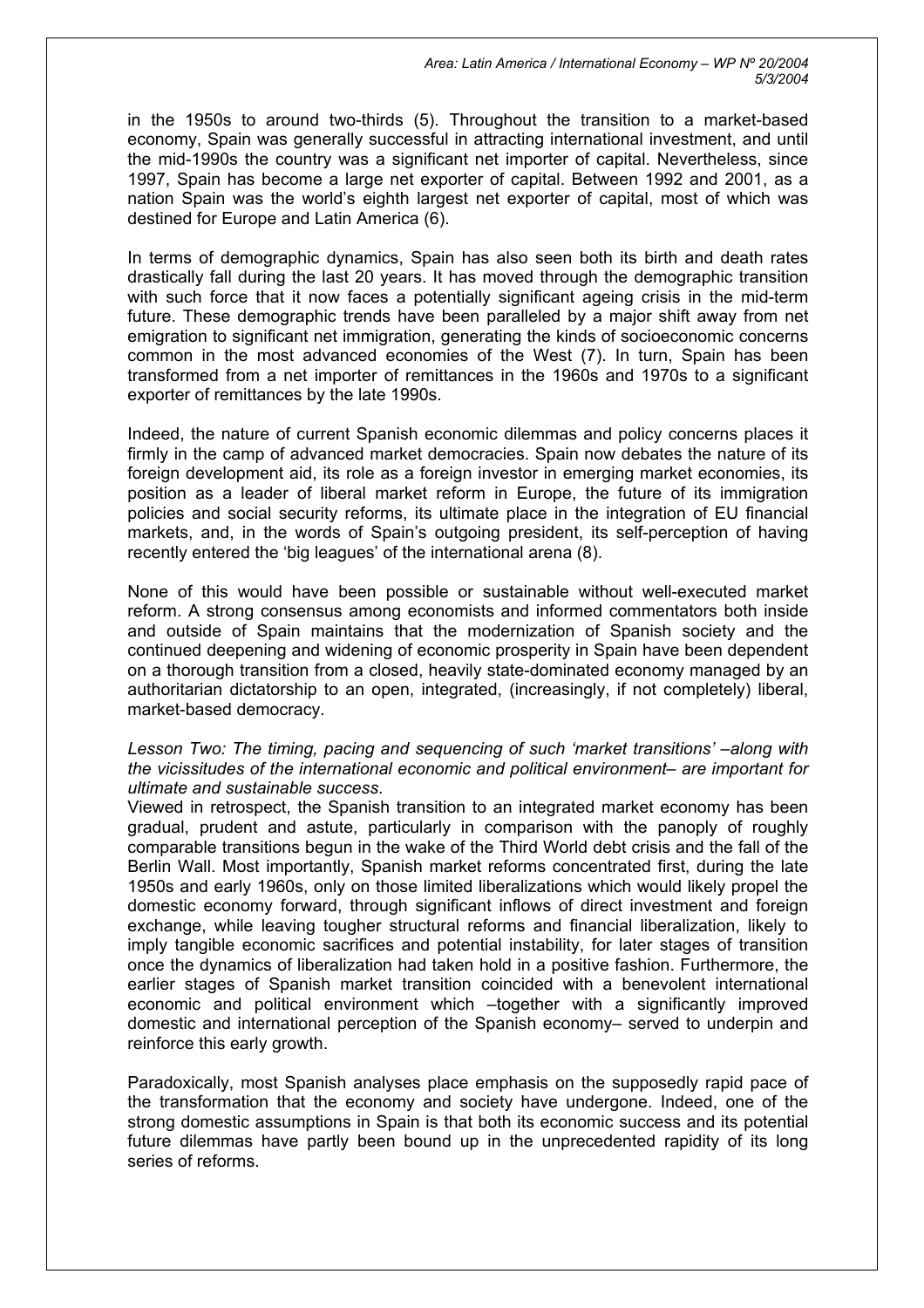Nevertheless, the origins of Spain's market transition can de dated to no later than the end of the 1950s. Possible dates for the origins of Spain's economic transition include: (a) 1953, when agricultural prices were first partially liberalized (9) and US aid began to arrive in noticeable quantities; (b) 1957, when a new liberally-oriented team of economic advisers coalesced around Franco; and (c) 1958-59, when Spain entered the IMF and launched the well-known Stabilization Plan.

On the other hand, possible reference dates for the conclusion of the Spanish transition might include: (a) 1999, when the Spanish peseta merged with the euro; (b) 2001, when the state's last tranche of shares in Iberia, the former state-owned airline, was floated in a public share auction, representing the completion of the last major Spanish privatization, some 15 years after the divestiture process began; or (c) some undetermined date in the future, when Spain becomes a net contributor to the EU budget, ceases to receive the more than €8bn it currently enjoys in net terms from the various EU spending programmes and transforms its economic growth model from one that relies on *extensive*  growth (based on continuing additions to the capital stock and the labour force) to one that relies on intensive growth (based on increases in total factor productivity, stemming from improvements in R&D and innovation, more rapid incorporation of technological advances into economic production and increases in human capital).

Viewed from this perspective, it is difficult to argue that the Spanish market transition has been anything but gradual. Such an evaluation is reinforced by the observation that even China, whose transition is universally labelled as 'gradual,' only began its initial moves towards liberalization in the late 1970s with its first agricultural reforms. Although it is admittedly difficult to neatly apply the polar categories of 'shock therapy' and 'gradualism' to many transition cases, it seems reasonable to argue that Spain's transition, placed in the post-WWII context, has indeed been rather long and gradual, allowing for sufficient consensus to emerge and for workable political bargains to be struck. While the pace of reform has certainly not been uniform since the 1950s, the sequencing of such reforms, along with the external environment which Spain has faced at particular moments along the way, has certainly been an important factor in maintaining momentum and ultimately achieving success.

Aside from being gradual, Spain's transition to a market economy was characterized by a very fortunate sequencing of reforms. Here the Spanish case differs significantly from the majority of Latin American transition experiences in which the bulk of reforms was concentrated first in the 1980s, in the wake of the debt crisis, and then again in the 1990s, in response to the emergence of the Washington Consensus. Presented in broad terms, Spain's transition was sequenced in the following manner.

(1) The agricultural sector was gradually liberalized, beginning with the price reforms of 1953.

(2) Macroeconomic stabilization (including cuts in subsidies and other spending, tax increases, and monetary tightening) was undertaken from 1959 through the early 1960s. (3) In the early 1960s, the regime engaged in a limited financial opening, with reforms that concentrated on encouraging inflows of foreign direct investment. Accompanying this were a number of other policies which began to encourage both migration of Spanish labour abroad (and the concomitant flow of remittances) and an inflow of European tourism. All three of these policies contributed to a healthy flow of private external finance during the 1960s which conveniently did not imply the direct contracting of foreign debt.

(4) Fiscal reform and the beginning of financial sector reform began in the late 1970s, once multiparty parliamentary elections had been held and a new democratic constitution ratified.

(5) In the late 1970s and early 1980s, a renewed effort at macroeconomic stabilization was undertaken, designed to break an incipient wage-price spiral and bring down inflation.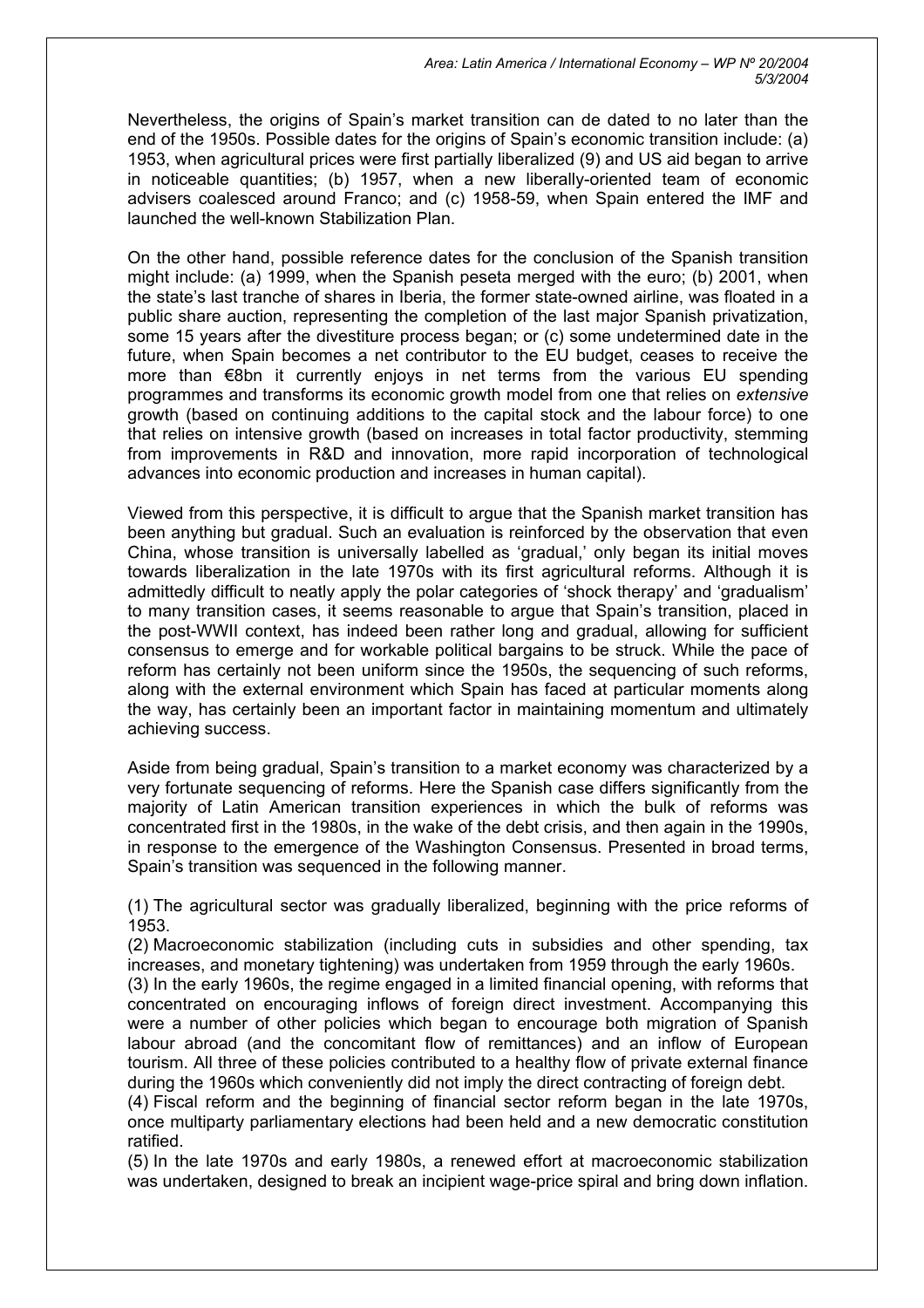(6) During the negotiations over Spanish entry into the EC, initial structural reforms were enacted, particularly in heavy industry and mining, closing down inefficient production and certain economic lines in direct competition with Germany and France.

(7) Deeper structural reforms were implemented as of 1986, when Spain formally entered the EC. These included: (a) phased elimination of trade barriers on products and services within the EC, and Spanish incorporation –via EC membership– into the GATT framework; (b) a phased privatization programme, beginning in 1986, in which smaller, more successful state-owned firms were auctioned directly to private investors, and in which larger, less profitable state firms were restructured and then floated in tranches on the stock market, beginning in the early 1990s and intensifying during the latter part of the decade; and (c) a phased elimination of controls on capital movements and other financial flows, culminating in completely free capital markets by 1993.

(8) Yet a third period of macroeconomic stabilization and policy convergence, beginning in 1993 with the inauguration of the second phase of EMU and culminating in 1998 with the peseta's entry into the single currency as a founding member of the euro.

With respect to this sequencing of reforms, a number of other issues should be mentioned. First, when Spain began to liberalize its economy, its political culture was highly centralized and authoritarian. The authoritarian ('decree') nature of decisions which had constructed the autarchic, quasi-fascist, heavily state-dominated economy during the first half of the Franco period (1939-57) continued to characterize decision-making on economic reform during the last phase of the regime (1958-75). While much of the decision-making that went into the early transition period was concerned with the political sustainability of the regime, the government did not have to worry itself with potential popular resistance to reform. Indeed, the opposition to economic reform was overwhelmingly concentrated in certain recalcitrant factions within the regime (10).

Secondly, the regime was acutely aware of the political convenience of stimulating economic growth, something which had eluded policymakers since the beginning of the regime's experiment in autarchy. The GDP did not regain its pre-civil war level until 1951 (11), and even the limited economic growth of the 1950s had depended on the regime's first tentative moves toward economic rationalization (the 1953 reform of agricultural prices, for example) (12) and appearance of limited financial inflows (the 1953 bases agreement with the US, which secured essential external financing –some US\$1.3bn during the period 1950-63– and stimulated the beginning of the end of Spain's isolation from the mainstream of international political and economic affairs) (13).

Significantly, however, during the early transition period of the 1950s –between the end of Spain's state-dominated autarchy and the beginning of its gradual market reform– the external environment steadily improved. Spain actually received significant economic largesse from the US, equivalent to over 1% of its GDP on an average annual basis between 1950 and 1963 (nearly the same relative net levels of transfers Spain receives today in the form of EU structural and cohesion funds and agricultural spending). Furthermore, during the late 1950s, Spain emerged from its international isolation and was accepted as a member in the world's principal international organizations, lending the country an enormous boost in terms of international credibility.

While it has long been the consensus in Spain that the US aid during the 1950s was significantly lower than that received by its European neighbours via the Marshall plan between 1948 and 1952 (in which Spain was not included), this is something of a simplification of the underlying picture. Spain's US aid in absolute terms was roughly equivalent to the level of Marshall Plan assistance to Germany and higher than the average quantity received by all of the 15 Marshall Plan beneficiaries. Nevertheless, there were major differences between Spain's US aid and the Marshall Plan assistance. First, Spain's aid was spread out over 14 years, while the Marshall Plan lasted only four years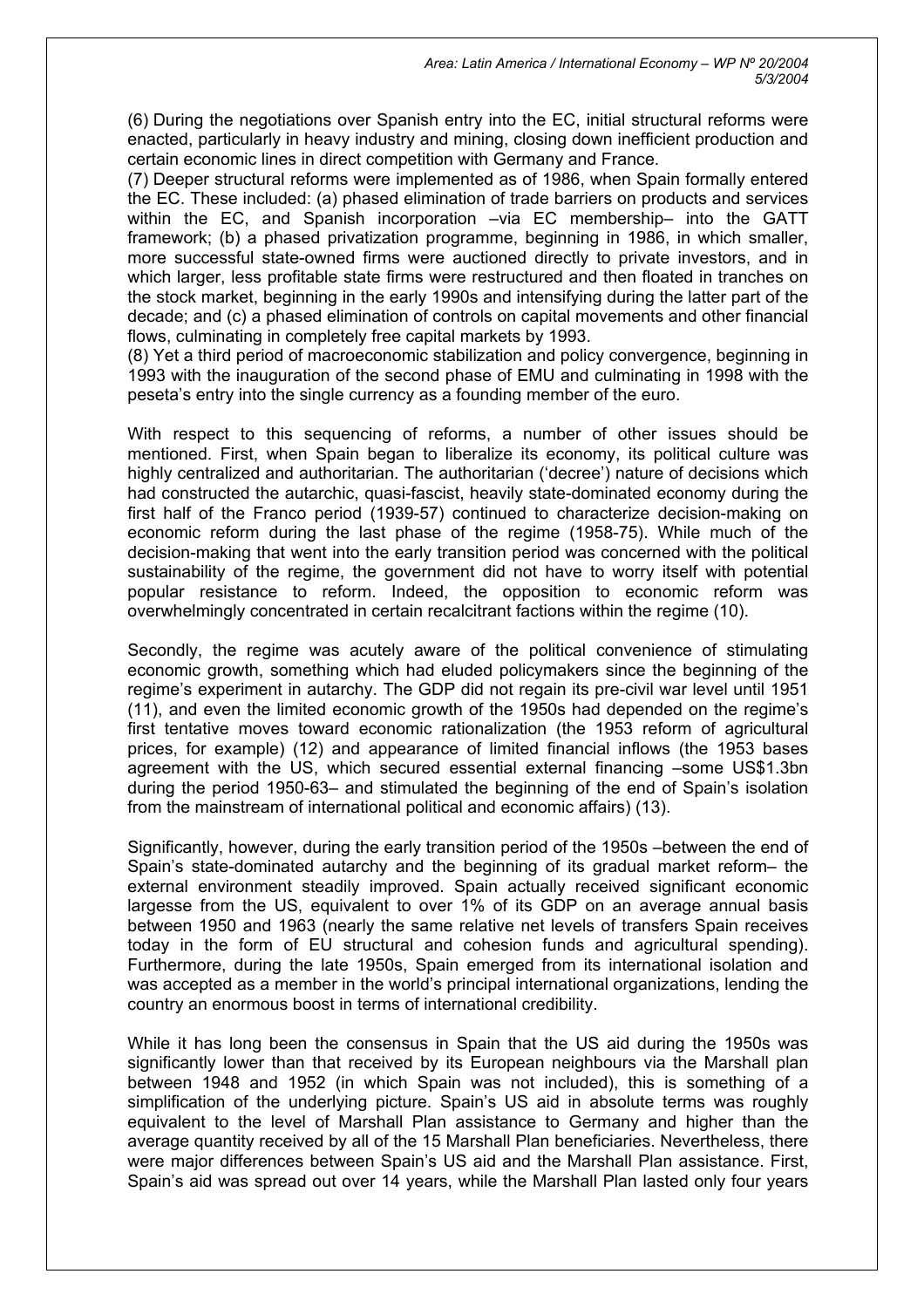(1948-52) and was mainly concentrated during the two first years of the programme. Secondly, much of Spain's aid was given in the form of concessional loans, while most of the Marshall Plan consisted of grants.

Finally, and probably most importantly, attached to Marshall Plan assistance were a number of conditions for economic liberalization and integration, while US aid to Spain ultimately came with no strings attached (other than the all-important concession of rights to construct and use key military bases in Spain). Although one might argue that the Spanish economy during the 1950s might have stood to gain from more intense reform, allowing for US aid to be absorbed more efficiently and productively, this could have conceivably implied a potential source of political instability for the regime. The ultimate consequence might have been a reform process that slipped out of control, leading to irresistible demands for both market and democratic reform simultaneously. The impressive growth of the 1960s, under such a scenario, might not have become a reality. Therefore, Spain's early receipt of external assistance implied no pressures at all for economic or political reform. Spain remained free of any external policy dictates (unlike the scenario that many Latin American countries faced when entering into their borrowing relations with the IMF) and could pursue its economic reform at its own pace and in its own way. Spain could thus enjoy the direct benefits (eg, the relief of productive and financial bottlenecks) and the indirect effects (eg, positive impact on economic sentiment) of US aid, without having to cede any sovereignty over economic policy.

Thus, by 1958, to avoid falling even further behind Spain's neighbours in Europe (real per capita GDP had fallen from over 60% of the average in West Germany, France, Italy and the UK at the end of WWII to less than 50%), and to avert a crippling financial crisis which might threaten the stability of the regime (by this time, exchange reserves could no longer meet external obligations), the government had few alternatives to at least some limited market reform. At this stage, coinciding with the emergence of a critical mass of more liberally-minded economic advisers in key positions within the regime (the so-called Opus Dei 'technocrats'), Spain managed to enter the IMF, the World Bank and the OECD (then still the Organization for European Economic Cooperation, the OEEC) in 1958. Within the context of general consultations with these international organizations, Spain drafted and implemented the so-called Stabilization Plan of 1959, which formally ended Spain's official objective of autarchy and a strictly national economy.

In brief, the Stabilization Plan undertook what its name suggested –a rationalization of macroeconomic policy aimed at stabilizing the state's fiscal position (through an increase in taxation and a reduction of state subsidies) and reducing the inflationary pressures generated by an opaque and chronically loose monetary policy–. The Plan also envisioned a range of further market reforms, similar to those required by IMF lending packages today. However, *in the realm of liberalization and structural reform, the only significant change that actually occurred during the 1960s came in the area of restrictions on foreign direct investment, which were significantly loosened*. Indeed, while the Stabilization Plan was partly the result of Spain's first significant interaction with the IMF – a fact which places Spain in a similar analytical context with most of the Latin American countries– *Spain managed to avoid any significant obligations with the Fund and did not engage in any significant structural reforms until the late 1970s and early 1980s* (14).

This is perhaps one of the unique features of the early phase of the Spanish transition. Rather than seriously contemplate a 'big bang' transition, Spanish policymakers chose to avoid implementing the kind of reforms –like trade liberalization or privatization– which would have generated inevitable adjustment pressures early on, and which would likely have either destabilized the regime or at least required significant IMF finance in order to attempt to manage them. Thus, rather than accept the first signs of unemployment in Spain (in 1959, while per capita income remained miserably low, unemployment was still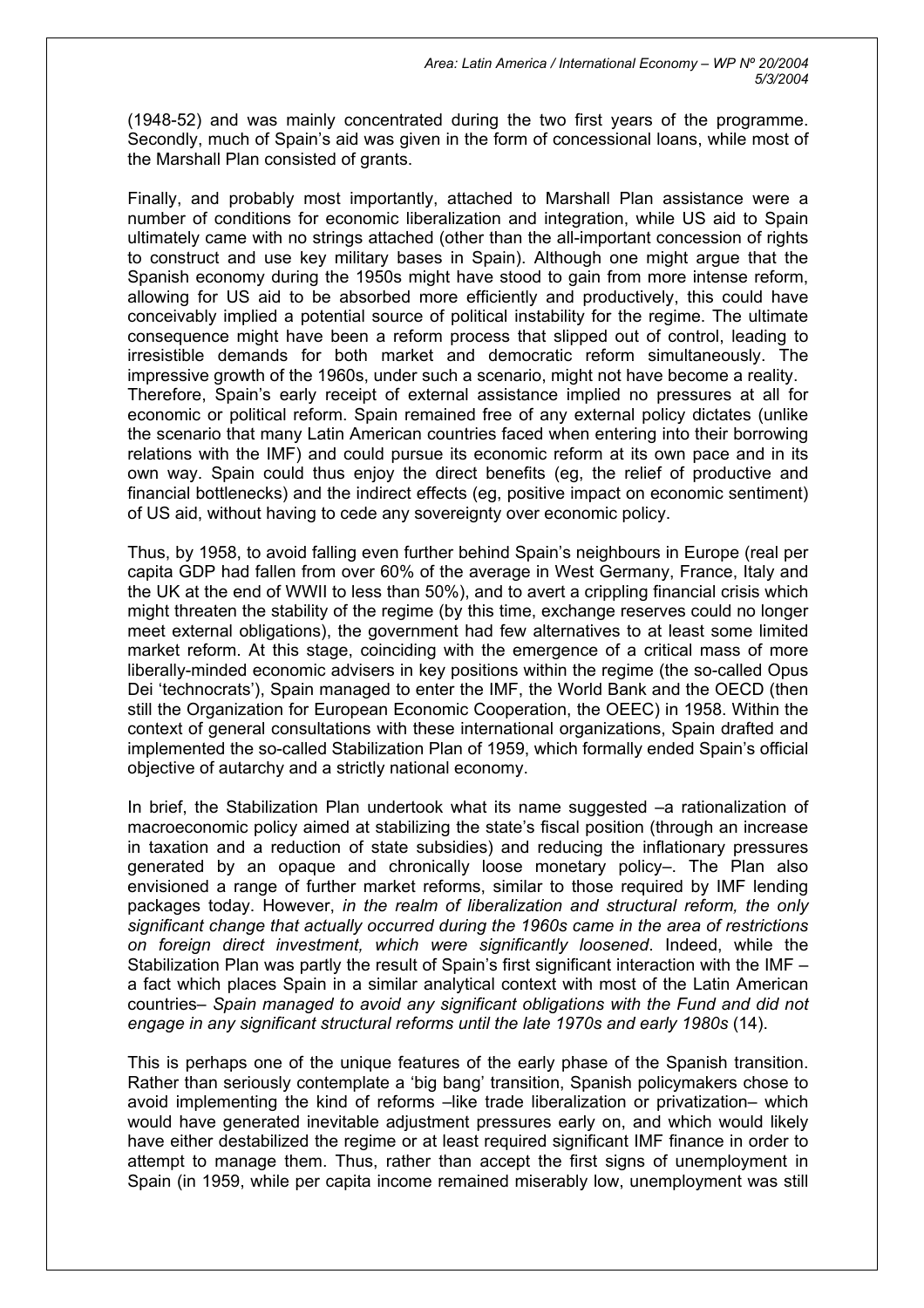*Area: Latin America / International Economy – WP Nº 20/2004 5/3/2004* 

under 1%) (15) and the political instability it could easily generate, the liberalizing reforms implemented within the context of the Stabilization Plan were strictly limited to those that would: (1) attract private foreign finance and help alleviate the state's problems financing the economy's external imbalances; and (2) stimulate domestic economic activity, rather than undermine it, as in the fashion of the 'stabilization' undertaken by Latin America in the 1980s, or by Russia in the early 1990s. These limited but well-timed liberalizations basically boiled down to a significant new inflow of direct investment (averaging 0.4% of GDP from 1960 to 1974), tourism revenues (nearly 4% of annual GDP on average), and remittances income (over 1% of GDP on average) which stimulated growth and consumption, and eliminated Spain's external financing constraints, at least until the oil shocks of the 1970s.

Furthermore, not only was the initial phase of Spain's market transition gradual and astutely sequenced, the external environment facing Spain was also highly favourable, particularly between 1960 and 1974. Although Spanish exports were still prejudiced by the highly protectionist trade policies of the regime during the 1960s (in this period only minor trade reforms were enacted, allowing for intermediate and capital goods imports to face somewhat lower tariffs), the European economic boom proved to be an important engine for Spanish growth. Exports as a percentage of GDP grew from a mere 4% in the early 1950s to over 13% of a greatly expanded Spanish economy by the mid-1970s. The proportion of Spanish exports destined for Europe increased from around 40% to nearly 50% of the total. In addition, Spain entered into a preferential trade accord with the European Community (on terms quite favourable to the Spanish) in 1970, setting the stage for a continued process of trade integration with Spain's European partners which would begin in earnest during the late 1980s, once Spain had entered the EC and began to systematically dismantle its system of trade barriers.

The European boom of the 1960s also contributed to Spanish growth by offering Spanish migrant labourers money wages which, while low in the context of continental Europe, were still much more attractive than wage levels in Spain. Like the Mexicans and other Latin American migrants in the US today, Spanish workers sent home significant remittances in the form of hard currencies which both supplemented family incomes and purchasing power and helped underpin the state's foreign exchange reserves. The Spanish tourism industry (and related sectors like construction and services) likewise received a significant stimulus from the European boom.

Inflows of remittances averaged around 1% of GDP from 1961 to 1974 and covered between 20% and 35% of the trade deficit during the period. Until 1974 (the year of the first oil price shock), remittances and tourism revenues together tended to compensate for the growing trade deficit during most of the period. Tourism revenues grew from US\$125mn in 1959 (1% of GDP) to some US\$3.1bn in 1973 (4% of GDP) and nearly US\$3.5bn in 1975 (16). When investment inflows are tabulated along with tourism income and remittances, the positive picture is clarified: throughout the period, and up until the oil shock, Spain's basic balance steadily improved, reaching a surplus of 2.5% of GDP by the early 1970s (17).

The upshot was that Spain managed –without any significant sovereign foreign indebtedness, and with no noticeable external conditions imposed on domestic economic policy or the political behaviour of the dictatorship– to generate an economic boom from 1960 to 1974 during which average annual GDP growth rates nearly reached double digits, making it the fastest growing economy in the OECD, saving only Japan. While the pace of economic reform stagnated during the 1970s, and economic performance deteriorated (average annual growth rates slowed dramatically to no more than 2% and inflationary pressures surged, bringing CPI increases to a peak of 27% by 1977), Spain was in a decent position, once the democratic transition of the second half of the decade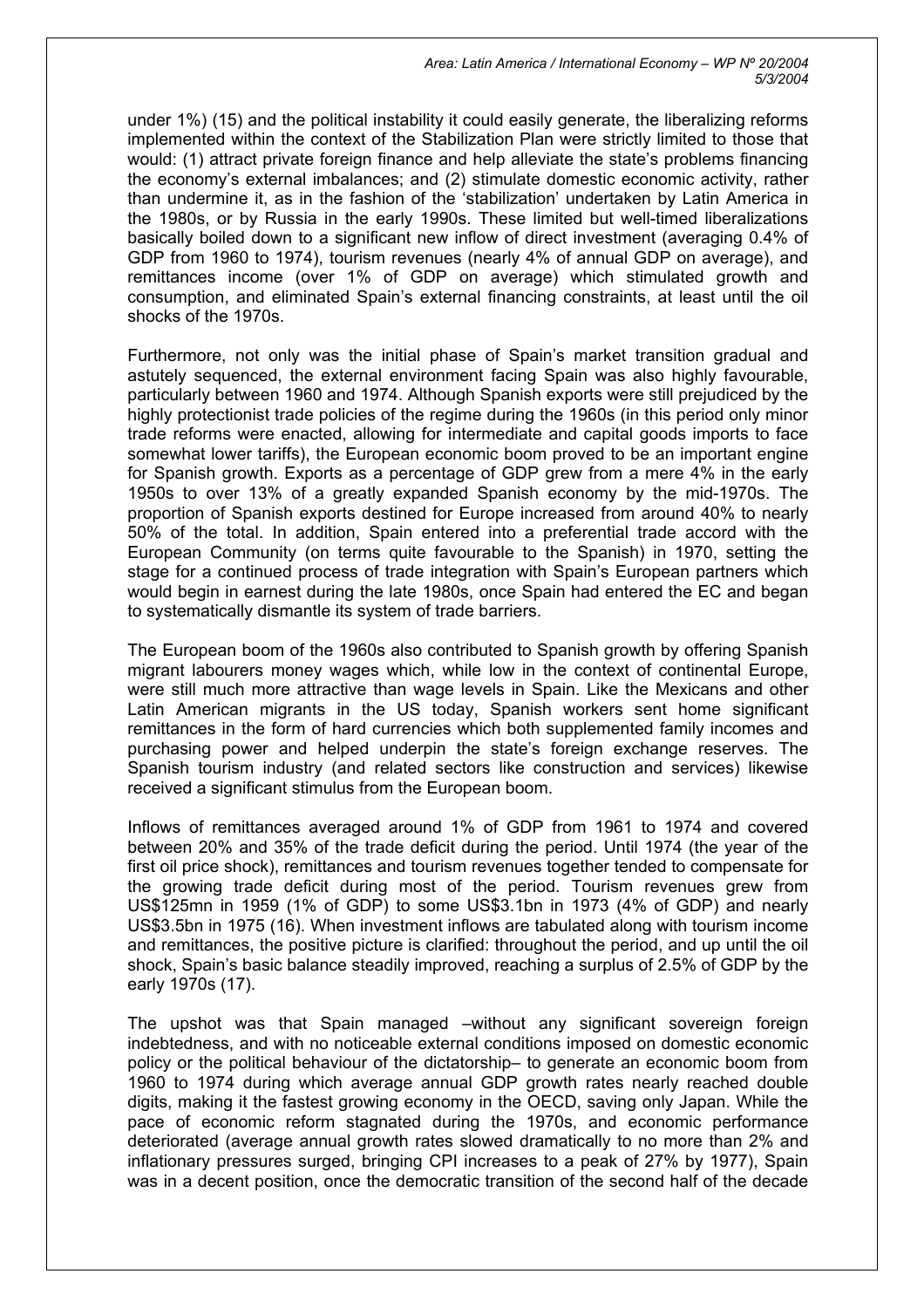was completed, to resume macroeconomic stabilization and move on to the real grunt work of market reform.

Very importantly, however, the economy had experienced an intense period of industrialization and modernization which had brought Spanish per capita GDP from around 60% of the European average at the time of the Stabilization Plan to around 80% by the time of Franco's death in 1975. Almost no sovereign borrowing was needed to facilitate this achievement: an increased external debt burden, therefore, did not complicate further transition reform in Spain, as has been the case in innumerable other countries, particularly in Latin America, Africa or the former Soviet sphere.

It is often commented that Spain's early period of market reform and growth during the 1960s could serve as a constructive model for Latin American countries today. The combination of tourism, remittances and foreign investment which spearheaded Spain's early take-off hold out the promise that a similar take-off might be achieved in Latin American countries where foreign investment and remittances –and increasingly tourism– have increased significantly during the last decade. Nevertheless, caution is in order. The timing and sequencing of Spanish reform policy which stimulated this triad of inflows was significantly different from that in Latin America where trade and financial account liberalization occurred before such inflows became important and where external debt became a significant issue (*see Warnings below*).

This intense period of economic growth from 1960 to 1974 served a number of key positive functions which proved crucial to the sustainability of future reform. On the one hand, the 1960s boom helped legitimize the nature of the Franco regime –if for no other reason than because the regime finally delivered the long-sought after breakthrough to potential economic prosperity–. On the other hand, the enormous growth of the 1960s helped moderate the evolution of the democratic transition, as the various opposed domestic factions realized how much was at stake, were conscious of popular demand to consolidate the 1960s consumption boom and make its sustainable in the future and came to understand that Spain's attractiveness as a potential partner in the European Economic Community hinged to a large degree on its success in consolidating its breakthrough to developed country status.

This universal awareness among relevant elites in Spain helped forged the political consensus upon which the democratic transition rested and provided for an unusually high degree of collaboration on economic policies and objectives between government economic policymakers, trade union leaders, the Socialist and Communist opposition parties, and business and industrial elites which was epitomized in the Moncloa Pacts of 1977, one of the key events which, along with a profound reform of fiscal/taxation policies, cleared the way for continued market transition in Spain.

## *Lesson Three: Regional integration can help stimulate and cement the changes wrought by market transition.*

The oil shocks of the 1970s, together with the death of Franco and the subsequent imperative to negotiate a consensus agreement on Spain's democratic transition, implied a period of much slower growth. While growth had averaged 7% annually from the time of the Stabilization Plan to the first oil shock (the highest of any similar period in modern Spanish history), from 1974 to Spain's entry into the EC in 1986, average annual GDP growth slowed to under 2%, with recessions in 1979 and 1981.

Higher oil prices hit the Spanish import bill hard while intensified competition from East Asia eroded Spanish export competitiveness. From 1972 to 1974, the trade deficit nearly trebled, and would do so again as a result of the second oil shock at the end of the decade. While per capita GDP had reached nearly 80% of the average of the current EU-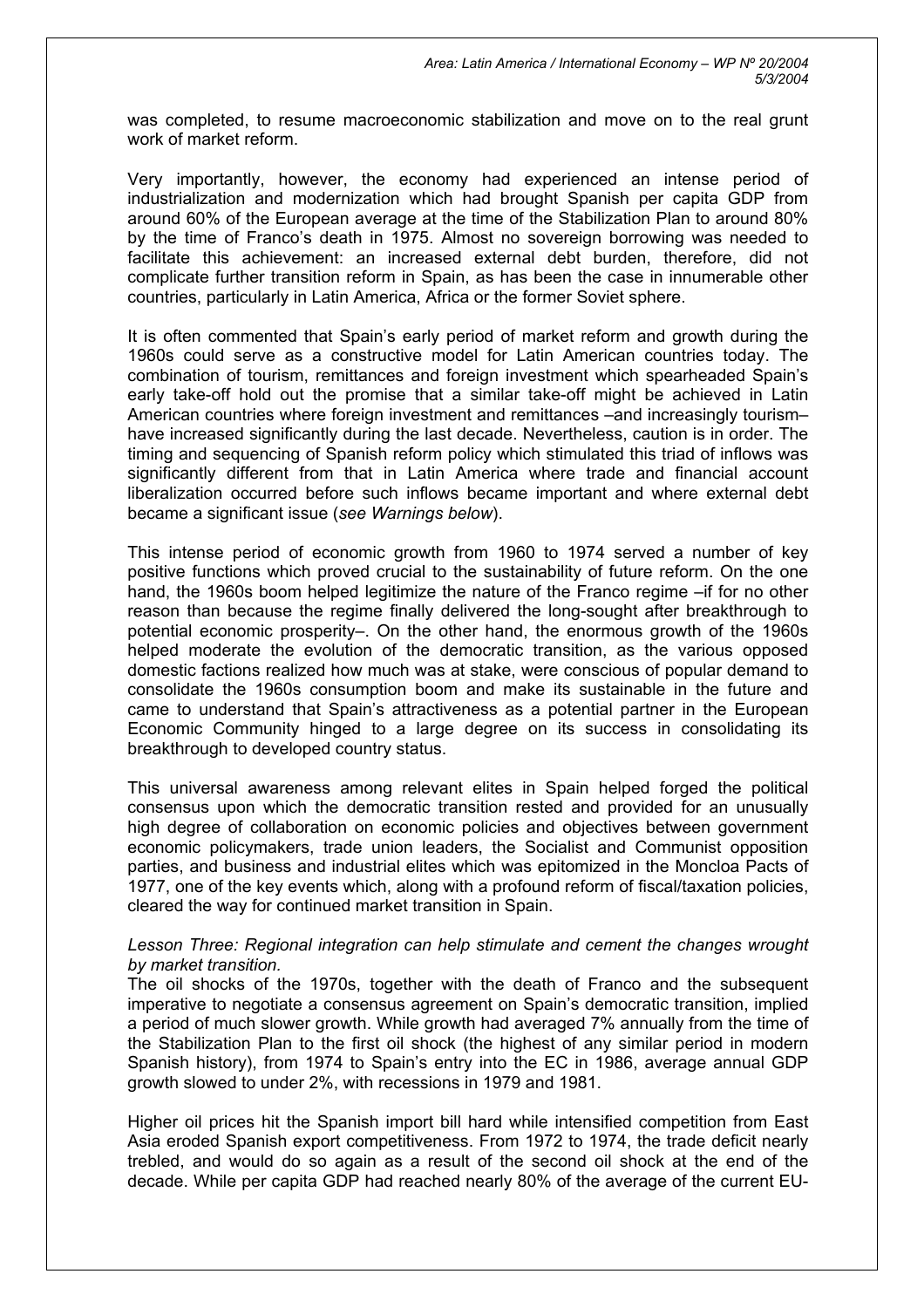15 by 1975, it had slipped to under 72% by the time of Spanish entry into the EC. An intense adjustment of deindustrialization took hold during the period, partly as a requirement of EC accession negotiations. Industry's share of the GDP fell from over 31% in 1974 to under 28% in 1985. Unemployment, which had remained under 2% until 1972, rose steadily during the decade and reached 17% by 1985.

The rigor which macroeconomic policy had acquired from the Stabilization Plan of 1959, as well as the flexibility it enjoyed as a result of the economy's improved external financing during the 1960s, vanished in the tougher economic and political climate of the 1970s. Inflation returned to hit of peak of 27% in 1977 while the peseta's exchange rate – which had stayed relatively stable at around 60 pesetas to the dollar from 1959 to 1975– lost approximately one-third of its value between 1975 and 1977, and continued to fall, hitting an average annual low of 170 to the dollar in 1985.

What allowed Spain to weather such an intense negative adjustment? A number of interrelated factors explain how Spain stayed on track for future growth and further market reform. First, there was the positive experience of the limited reforms of the Stabilization Plan and the impressive growth of the 1960s. Consciously or not, Spain had exercised its policy autonomy in an astute way, engaging in limited liberalizations which reinforced the positive external economic environment to produce growth. Hence, the Spanish population, while wary about the direction of political reform in the 1970s, retained a very positive impression of early market liberalization. Government policymakers had delivered the goods, raising living standards noticeably for the first time in modern Spanish history and moulding a mindset among Spaniards which was more pragmatic and realistic than ever before. Although market reform slowed to a standstill during much of the 1970s – given that further reform in an environment of stagflation was likely to upset the hard won political consensus between potentially competing economic interest groups– by the time of the Moncloa Pacts and the first parliamentary elections in 1977, Spanish society was more or less united in its resolve to push on with further economic reforms and resume the growth path of the 1960s.

The positive experience of the 1960s combined with the haunting memory of the Civil War and the early Franco regime to produce this new political and economic consensus. Spain had experienced not only acute poverty and hunger during the heyday of Franco's autarchy, but also extreme international isolation. In the wake of Spain's return to the international community in the late 1950s, the Franco regime had attempted to sound out the members of the EEC with respect to possible Spanish entry as early as 1962. During the 1960s and early 1970s, the EEC members had made clear that Spanish entry would be considered, but only after a democratic regime had been firmly installed. By 1978, with the political transition firmly on track, the thrust of Spanish foreign and economic policy became singularly oriented toward achieving this plausible goal.

The prospect of EC entry, more than any other single factor, served to concentrate Spanish policy efforts and to forge a popular consensus with respect to the future direction of the country. Without this tangible prospect it is not clear that such an unprecedented policy consensus could have been sustainable; nor would it have been easy to weather the intense economic adjustments of the late 1970s and early 1980s (18).

Initially this consensus was directed at re-attaining macroeconomic discipline and stemming the loss of the economy's competitiveness. The Moncloa Pacts produced a minimally sufficient amount of mutual goodwill and policy coordination among the principal economic agents (government, trade unions and political parties) to start to bring inflation down. By the time the first PSOE (social democratic) government took office in 1982, price increases had moderated to 14%. In preparation for Spain's eventual entry into the EC single market, the PSOE economic programme focused on continued macroeconomic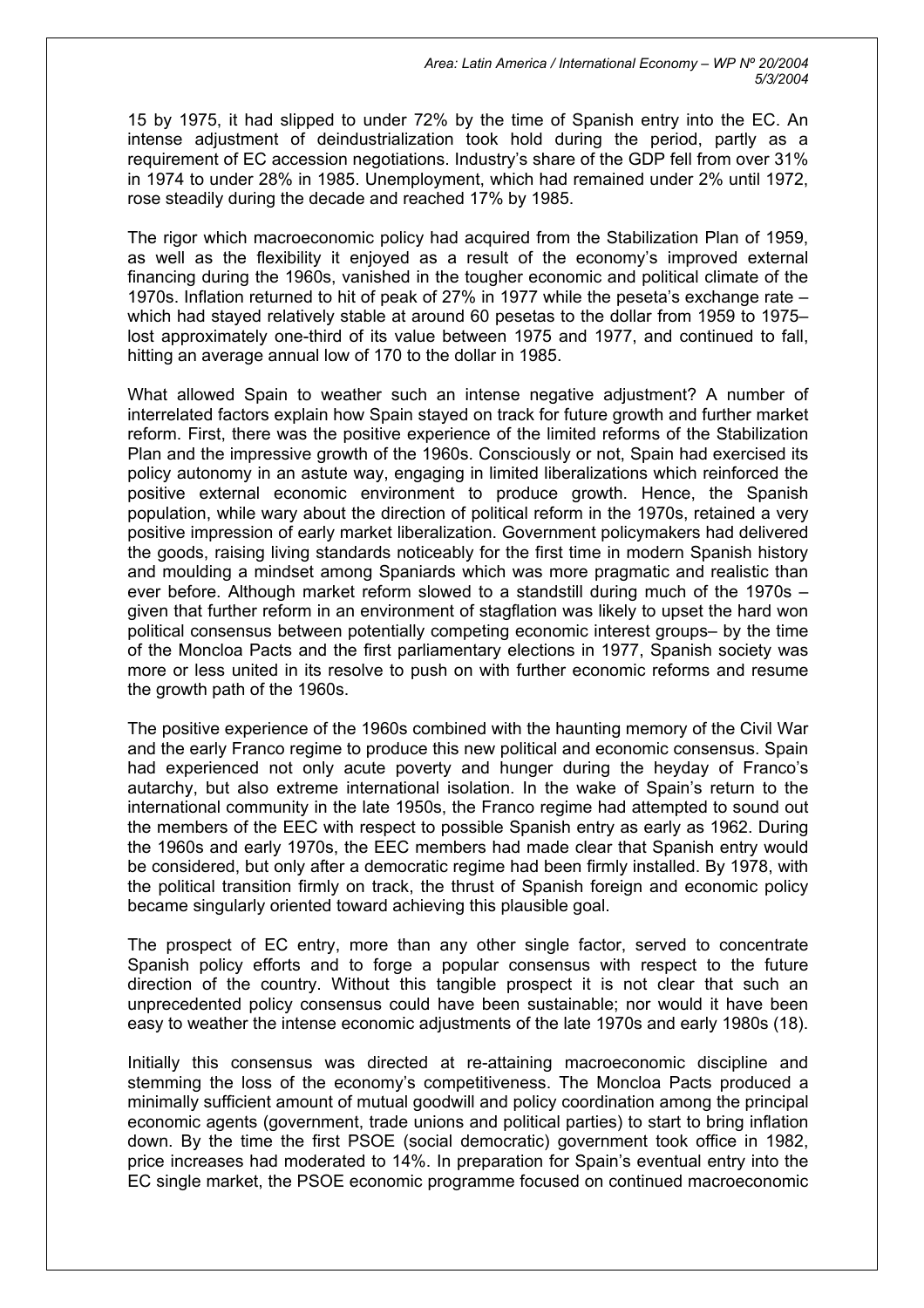*Area: Latin America / International Economy – WP Nº 20/2004 5/3/2004* 

stabilization during these years, bringing inflation down still further to under 5% by 1987, and attempting to contain the government budget deficit, which had risen sharply, in the aftermath of the UCD's tax reform in 1978 and the first efforts to construct a modern welfare state, from under 1% of GDP in 1977 to over 6% be the time the PSOE assumed the government. Through more disciplined fiscal and monetary policy, the PSOE economic team managed to bring the deficit to below 3% by 1987. The potential political price, however, was high, as unemployment (already in double-digits) rose to over 17% by the time of the election in 1986.

Nevertheless, consensus was maintained –and the social democrats were re-elected– on the basis of Spain's successful negotiations to enter the EC in 1986. With sufficient stablilization efforts in place, and Spain's EC entry secured, rapid growth returned in the second half of the 1980s, creating anew a favourable climate for undertaking the next stage of serious market reforms, including gradual yet significant trade and capital liberalization, deregulation of domestic markets, harmonization of the regulatory framework with that of the EC and the beginnings of a wide-sweeping privatization campaign.

From 1987 to 1991, annual growth averaged between 4% and 5%. During this period, inflows of foreign investment boomed again (particularly FDI, but also portfolio flows), bringing the basic balance, which had fallen into significant deficit during the 1970s, back into surplus. Total net investment inflows increased from under 1.5% of GDP in 1985 to over 2% by 1992 (19). By the beginning of the 1990s, Spain's trade had nearly coalesced into its current open pattern, with exports accounting for nearly 25% of GDP, and with nearly 70% of all exports destined for Europe.

The progressive opening of investment and other capital flows produced significant foreign penetration into the Spanish economy. By 1989, some 22,000 firms had some foreign capital; by 1991, this foreign participation was greater than 50% in some 10,000 Spanish companies. While such intense foreign penetration implied a potential loss of economic sovereignty and a much higher degree of vulnerability to exchange rate volatility and speculation (net inflows of portfolio investment had shot up from negligible quantities in 1980 –which covered only 0.25% of the current account deficit– to 1.5% of GDP in 1989, covering approximately half of the external deficit), it did stimulate a significant transfer of technology to Spain and a noticeable reorganization of business management and practices. Also, for the first time, Spain developed a growing exposure to external debt. From 1986 to 1992, external debt rose from US\$24bn (9.7% of GDP) to US\$78bn (12.5% of GDP), half of which was held by the private sector. Although this rising debt did imply higher servicing costs (sensitive to both currency and international interest rate fluctuations), it supplied a convenient supplement to domestic public and private investment, and was driven in part by the increasingly positive international risk rating of the Spanish government and the economy in general (Moody's sovereign risk assessment for Spain was Aa2 between 1988 and 1992) (20).

Spain's entry into the EC implied a gradual but complete integration (in terms of trade, investment, and capital flows) into the new Single European Market by 1993. Trade in manufactured products was completely liberalized with respect to Spain's European partners by 1993, while full Spanish integration into the Common Agricultural Policy was scheduled to be completed by the mid-1990s, according to Spain's accession formula. Full liberalization of capital movements for Spain within the EC was negotiated to also coincide with the completion of the single market in 1993. By the end of the 1980s, as the Maastricht Treaty negotiations began, Spain was fully integrated into the EC process, and well on its way to transposing the corpus of European single market legislation into Spanish law. By this time, Spanish per capita GDP was over US\$13,000 (having risen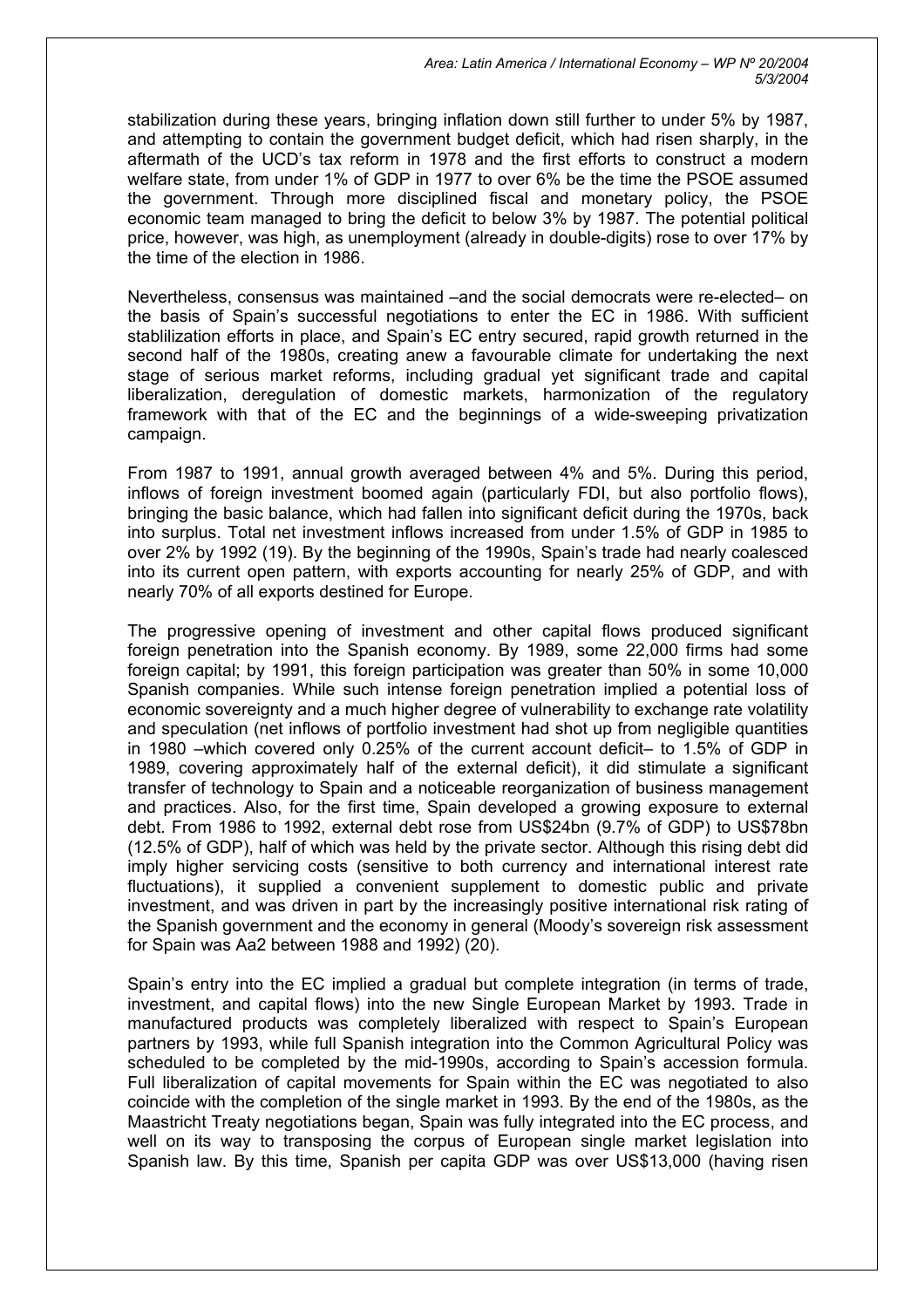from under US\$5,000 in 1985, an increase in real terms of 25%), or some 80% of the European average, and over half the US level (21).

By the 1990s, Spain was locked into the EC and its single market. The country was enjoying strong growth, underpinned by an intense international integration process and a competitive shock to the domestic economy. European integration provided both the stick and the carrot for Spanish market reform, guiding it, stabilizing it and, as we will see below, providing key transfer payments for helping to deal with the accompanying adjustments. For better or for worse, Latin American economies have not enjoyed this prospect of profound economic and institutional integration with a group of advanced economies during the major stages of their attempted market reforms.

*Lesson Four: Monetary integration, in particular, can help make increasing prosperity sustainable by structurally lowering interest rates, eliminating country risk premiums and providing a stimulus for improved macroeconomic policy performance*.

If integration into the EC gave Spain the opportunity to solidify the gains of early reform and the incentive to continue, the new EU programme to create an Economic and Monetary Union (EMU) gave Spain the necessary traction to break into the core of advanced market economies.

Although Spain suffered from the European exchange rate crisis in September of 1992, and experienced four devaluations between 1992 and 1995, it re-emerged nearly unscathed in its pursuit of the Maastricht convergence criteria laid down in the Maastricht Treaty of 1993 (22). The peseta had strengthened significantly during the late 1980s boom as the capital account was gradually liberalized, reaching nearly 100 pesetas to the dollar in 1990, only a year after Spain had entered the European Exchange Rate Mechanism (ERM). Interestingly, the downward pressure that the peseta was to come under in 1992 was brought on by the determination of Spanish economic authorities to continue to meet the country's commitment to exchange rate stability within the ERM (one of the principal objectives of phase one of the EMU project). This meant that Spanish interest rates, already in double-digits during the 1980s boom, had to remain extremely high in light of the interest rate pressure coming out of Germany during its reunification effort. Meanwhile, and partially under the pressure of these high rates, the Spanish economy was slowing rapidly as the US recession of 1990-91 spread to Europe. Spanish growth slowed from 4.1% in 1990 to 2.2% in 1991, 0.8% in 1992, and finally plunged into a 1% contraction during 1993. Spanish monetary policy remained tight, in an effort to buoy the peseta and keep it within its ERM band with respect to the ECU and the deutschmark, while fiscal policy (already relatively loose with the budget deficit at around 4% of GDP) faced the dilemma of either contracting (and exacerbating the recession) or loosening (with the resulting deterioration of the budget deficit, one of the key Maastricht convergence criteria). With unemployment already close to 20%, Spain was reluctantly swept along this latter path and the deficit widened to nearly 7% of GDP by 1995.

As late as 1995 it was evident that Spain had not yet broken completely free of the vicious cycle of rising deficits, high interest rates, currency crises and dependence on volatile international markets that characterizes many emerging markets even today. Nevertheless, the EMU project provided Spain with a valuable disciplinary monetary framework and a concrete goal to pursue. In the wake of the ERM crisis, the EMU timetable agreed upon at Maastricht was modified to delay the birth of the euro from 1997 to 1999. This gave Spain the necessary time it needed to meet the convergence criteria. Taking advantage of the economic upturn in 1995, Spain began in that year to reduce its budget deficit. Against the expectations of many, Spain managed to generate sufficient confidence to stimulate a return to growth (over 4% on an average annual basis from 1996 to 2000), reduce the deficit (under 2% by the time the peseta was accepted into the euro club), moderate inflation (also down to around 2% by 1998) and stabilize the peseta.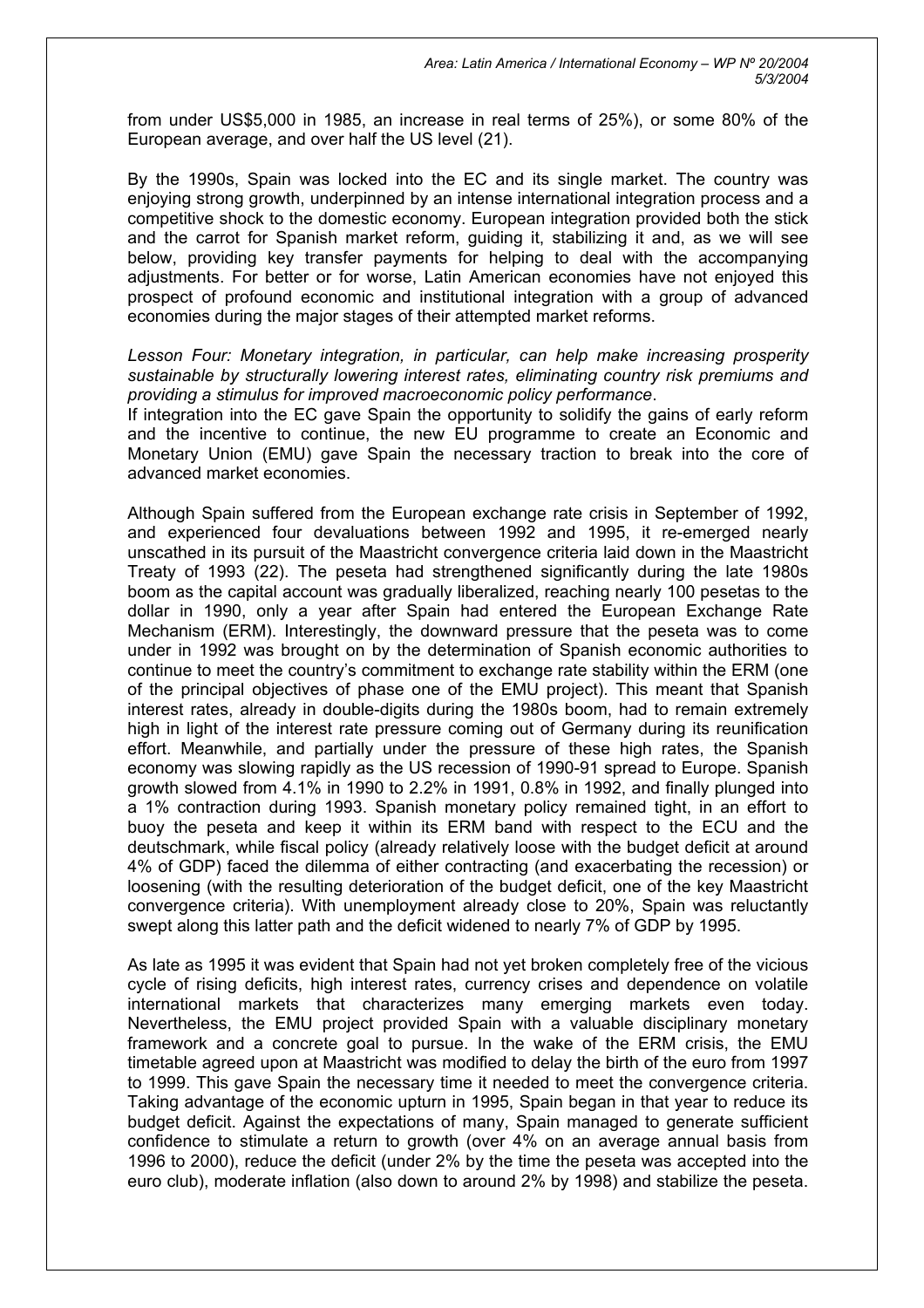Interest rates –the key variable interacting with all the other convergence criteria– went on an incredible downhill slide, with long-term rates falling from around 15% in 1990 to just over 4% today (23).

Spanish policymakers seized the opportunity provided by the prospect of entering the euro. From 1995 on, sufficient budget discipline was exercised to generate increasing confidence that Spain might actually meet the convergence criteria, a dynamic which in turn made lower deficits much easier to achieve. This growing confidence conspired to help bring interest rates down in Spain faster than in the rest of the EU. By 1998, the socalled 'Spain premium' (the difference between Spanish long-term interest rates and those in Germany) had nearly vanished, falling from over 500 basis points to close to zero, where it remains today. Collapsing interest rates stimulated rapid growth, and both these phenomena placed significant downward pressure on the budget deficit.

On the other hand, other aspects of the external environment also improved enormously from 1995. World growth, driven by the US boom, fed into European and, therefore, Spanish growth. Oil prices fell throughout most of the 1990s, from their highs around US\$40 a barrel during the Gulf crisis to around US\$10 a barrel in 1998. This trend also helped to drain some of the inflationary pressures out of the rapid growth since 1996, allowing Spain to squeeze macroeconomic disequilibria out of the economy while simultaneously achieving GDP growth of around 4% –a difficult trick not easily achieved in Latin America–. Furthermore, Spain's *virtuous cycle* became so positive that even an increasingly turbulent exterior economic environment at the end of the decade –including emerging market crises, particularly in the Southern Cone, and a tripling of oil prices– could not derail Spain's impressive macroeconomic improvements. Until the Argentine crisis of 2001/02, the emerging market crises had exerted no noticeable impact on Spanish economic progress. As Spain successfully entered the euro, it also experienced significant renewed increases in both inward and outward investment. From the time of the ERM crisis to the Argentine default, Spain become the world's 8th largest net investor, with many of Spain's largest firms improving their income statements on the back of investments made in Latin America (24).

Monetary integration –involving the surrendering of the peseta and Spanish monetary policy sovereignty– has effectively shielded Spain from external shocks and financial contagion, and has even served to make Spain's remaining structural vulnerabilities and policy weaknesses much less noticeable, and certainly less of a drag on growth. Even the recent financial crises in the Southern Cone, to which Spain was more highly exposed than any other advanced economy, have had only a marginal effect on the whole of the Spanish economy. One recent estimate calculates that the Argentine crisis drained only 0.2 percentage points from annual growth during the period 1999-2002 (25).

# **Relevant Warnings**

The Spanish case continues to provide a useful point of reference for countries attempting to follow a similar path towards advanced, prosperous market democracies. However, the Spanish case clearly reveals the importance of external factors and deep regional integration with advanced economies. One could argue that the uniqueness of the Spanish case means that the lessons it has to offer are actually warnings which underline the enormity of the challenge facing Latin America countries.

*Warning One: Consensus is key. Domestic political consensus is essential for the reform process to be sustained, particularly in a democratic context. In Spain, however, such a consensus was a fortuitous result of particular, unique historical circumstances.*

As mentioned above, domestic consensus was conveniently not a necessary prerequisite during the early phases of Spanish economic reform. The Spanish regime was not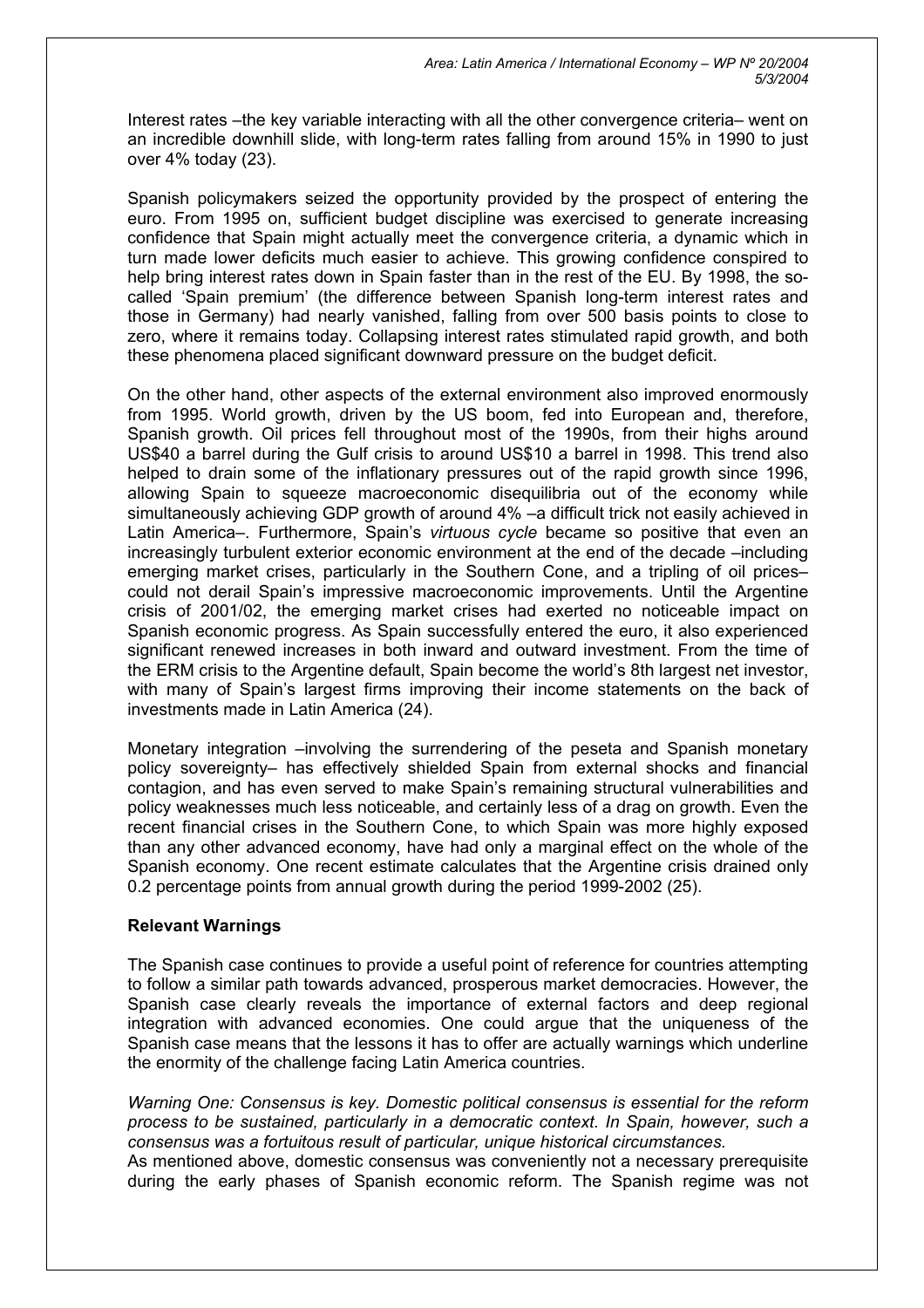*Area: Latin America / International Economy – WP Nº 20/2004 5/3/2004* 

democratic and the initial reforms were born of a growing influence of liberal economists within Franco's circles and the increasingly dire financial situation of the state. Nevertheless, the boom engineered during the 1960s created a consensus for pursuing the kind of policies most likely to restore growth after the economic adjustments that were to follow. In the tricky Spanish environment of the 1970s, this consensus widened to include the democratic consensus and the nearly universal Spanish desire to enter Europe, the unifying theme which remained a constant integrating factor among the Spanish electorate during all three democratic Spanish governments (the UCD, the PSOE and the PP). In addition to the success of the 1960s, the Spanish consensus was also underpinned by a widespread desire across the political spectrum to avoid lapsing back into the fractious segmentation of the body politic experienced during the civil war. This consensus –threatened seriously only once, when the labour unions challenged the government's privatization plans by invoking one of Spain's largest general strikes in 1988– has facilitated the efforts of Spanish policymakers to continue on the path of reform.

Domestic consensus has been seemingly rare in the case of Latin American reform efforts, particularly in the early phases during the 1980s. This no doubt has complicated efforts at market reform, making it difficult for continuity to be maintained across administrations. Even after the emergence of the so-called Washington Consensus, the renewed reform consensus in various countries remained quite fragile in light of the chain of emerging market crises during the second half of the 1990s. Today, Brazil is probably the closest example of a case where the reform consensus has survived (Chile is perhaps another), but Lula is certainly not yet out of the woods –witness his declining approval ratings over the course of 2004–. Nor is it clear that sufficient consensus exists in the other major economies of Latin America for the reform impulse to regain momentum.

Furthermore, few if any Latin American countries have enjoyed the very favourable circumstances that Spain faced during the early phases of reform. Whereas Spain remained free of large external debt burdens, retained its policy autonomy and experienced the success of rapid growth during the first 15 years of its market transition, most Latin American countries had the opposite experience. Many registered their most rapid growth rates during the last decades of the ISI model and state-dominance in the economy. The origins of their reform processes, on the other hand, were characterized by both a significant build-up in external debt and the beginnings of policy conditionality with the IMF. Indeed, the first decade of market reform in Latin America, while characterized by limited –even timid– liberalization (as was the case in Spain), was also marked by economic stagnation during the 'lost decade' of the 1980s (the antithesis of the Spanish experience) (26). Far from forging a national consensus in most Latin American countries, the beginnings of market reform in the 1980s were accompanied by intensifying national discord over the validity and desirability of market reform. Only with the collapse of the communist world and the wave of reform sentiment that swept the world in its wake was anything like a working consensus for reform achieved in most Latin American countries. But even this fragile consensus of the 1990s has come under extreme pressures, as a result of the emerging market crises, particularly the crisis in Argentina, threatening future reform.

*Warning Two: Social welfare is crucial. The consolidation of democracy in Spain and, along with it, the maintenance of political consensus for economic reforms, was underpinned by a significant package of fiscal reform and the accompanying creation of a welfare state similar to the dominant European model.*

The growth of the 1960s was obviously a key lever that Spain used to maintain consensus for further reform. Nevertheless, the stagnation of the 1970s and the painful adjustments that Spain would have to undertake in order to enter the EC could easily have undone the early consensus had not the attraction of Europe also represented the prospect of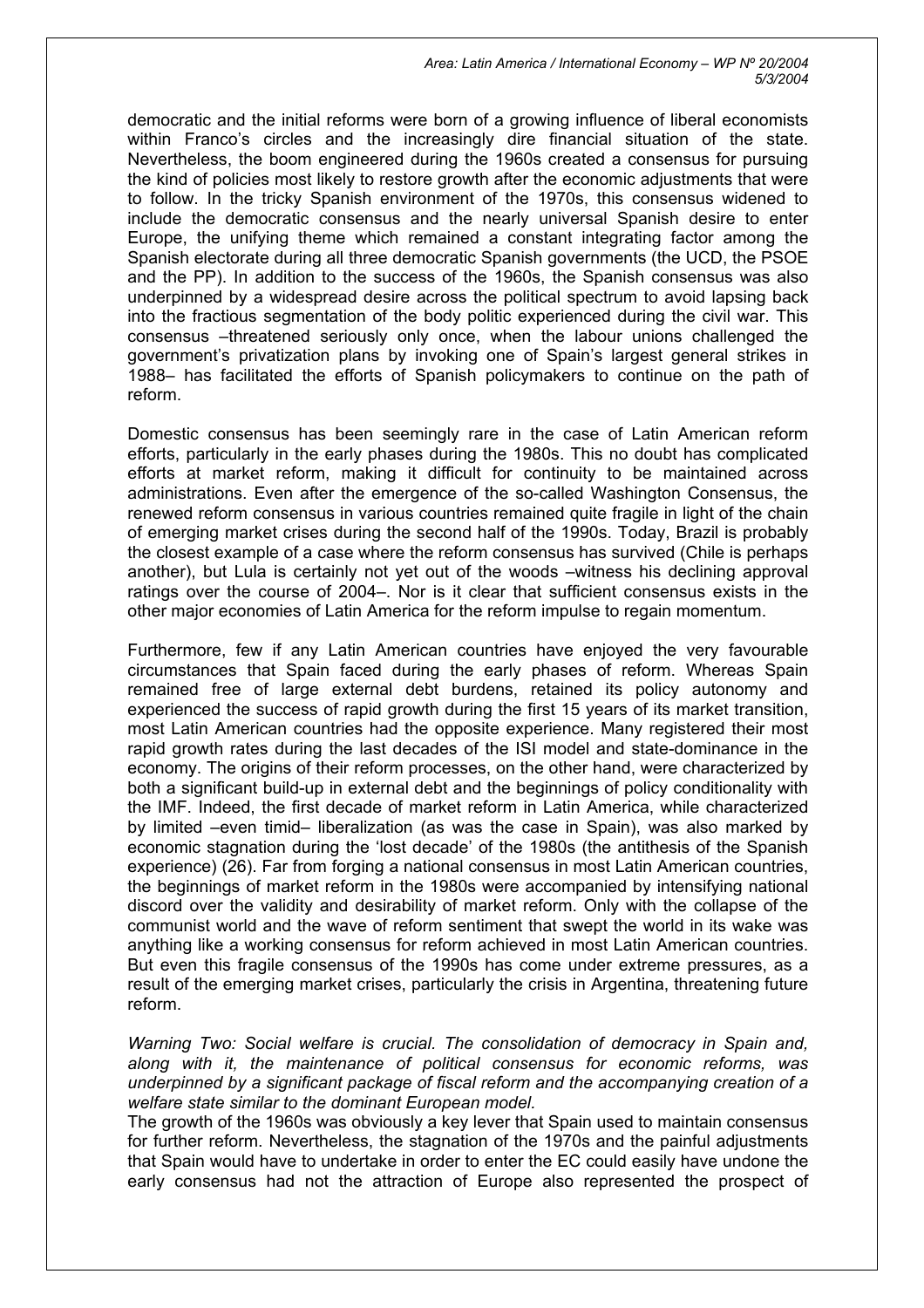achieving other social goals beyond growth. Social justice and the state's guarantee for the basic needs of Spanish society also played a significant role. The fundamental fiscal reform undertaken in the late 1970s by the UCD (Union of the Democratic Centre) rationalized Spain's antiquated tax regime, making the sharing of the tax burden more progressive and laying a sound financial foundation for the coming transformation of the state. Given the UCD's growing left-wing opposition, such reforms proved to be essential for the maintenance of the Spanish consensus.

Moreover, a modern, extensive welfare state was rapidly constructed during the first two PSOE mandates, allowing Spain to quickly converge with the European social model. Considering the real possibility of a backlash among the PSOE's leftist constituencies (to say nothing of the opposition Communist Party, which reformulated itself into the IU, or United Left) to the intensifying market reforms the government was bent on undertaking, the convergence with European welfare standards not only mollified growing left-wing discontent but also eased the burden of structural adjustment and contributed to improved income distribution. This proved to be a very useful moderating influence over the potential opposition to the tough reforms upon which Spain would continue to embark.

Social justice, basic welfare guarantees, fiscal solvency and sustainability, and efficient income distribution are not areas in which Latin American economies are strong. Even in the case of Chile, a relative success story, income distribution remains very poor and could still threaten stability and efficiency in the future (27). Although in recent years the trend has been towards improvement in many of these areas, as Brazil and Mexico have battled to undertake fiscal reform, it is clear that these achievements remain crucial factors in the future sustainability of market reform and prosperity in the region. Unfortunately, most Latin America countries remain at a disadvantage compared to Spain in the 1970s and 1980s, for they lack the effective stick and carrot that Europe represented for Spain.

*Warning Three: Generous external financing also plays a role. Political consensus in Spain, along with adjustments implied by the Single Market and EMU, were facilitated and sustained by significant inflows of European Funds during the 1980s and 1990s.*

The EU's structural funds, sectoral aid (through the Common Agricultural Policy and the Common Fisheries Policy) and national cohesions funds, are an integral aspect of the world's deepest and most extensive regional integration process. Furthermore, these EU funding programmes involve high levels of intergovernmental policy collaboration and at least some sharing of national sovereignty. Such EU funds function in a manner similar to international aid but have fundamentally different impacts and implications than do IMF loans in Latin America.

Since the Maastricht Treaty, Spain has been the single largest net recipient of EU funds. In recent years, while Spain has contributed approximately €6bn annually to the EU budget, it has received approximately €14bn annually through the major EU spending programmes. This net inflow of some €8bn a year represents the equivalent of nearly 1.3% of annual GDP. There is some controversy over how much this has and continues to contribute to Spanish growth, but the consensus of opinion tends to attribute some 0.2 percentage points of annual growth to these funds. Beyond this direct impact on domestic demand, however, EU funds have contributed significantly to the build-up of infrastructure development and to social stability –if not inter-regional convergence– unleashing important dynamic effects within the less-developed regions of Spain.

The days of Spain's leading net recipient status in the EU are probably numbered. Despite French resistance, constant reformist pressures continue to be exerted upon the CAP. Furthermore, much of what Spain receives in structural and cohesion funds is now threatened by the coming enlargement of the EU into Central and Eastern Europe where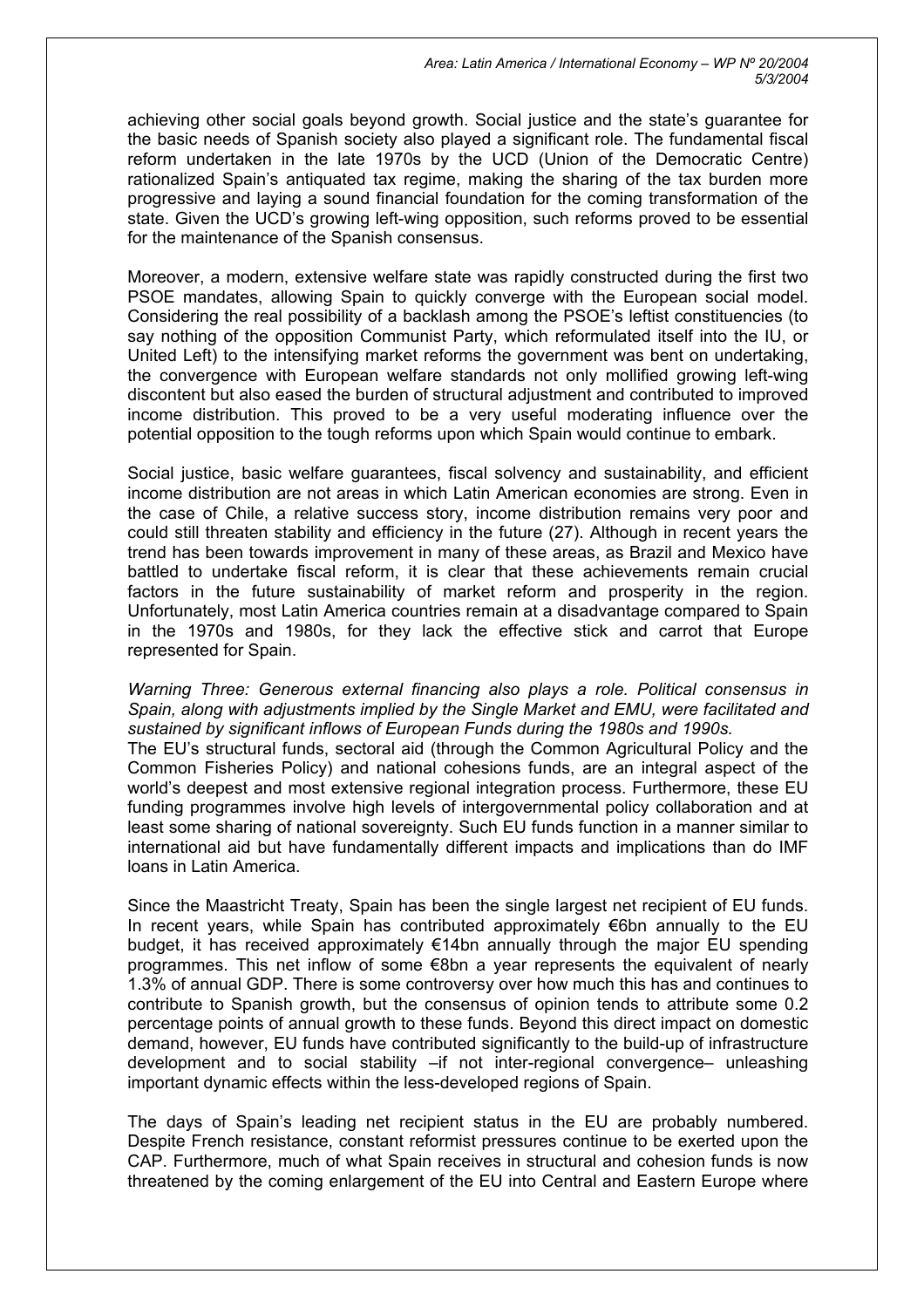per capita incomes are typically between 30% and 40% of the EU average. The enlargement of the EU-15 to the EU-25 (and then EU-27) will, overnight, place Spanish per capita income well above 90% of the EU average, the threshold for receipt of cohesion funds, and push most of Spain's regions above the 75% threshold for most of the structural funds.

Therefore, sometime soon Spain will face the challenge of adjusting to this declining flow of EU funds (to say nothing of the increased competitive pressures the enlargement implies in terms of trade and investment diversion). Although many believe that the Spanish economy is mature and dynamic enough to meet this test, the outcome of this adjustment is likely to depend on a range of new economic policy reforms that, strictly speaking, lie beyond the realm of market transition: namely, policies designed to transform Spain's predominantly extensive growth model into sustainable intensive growth based upon significant increases in productivity (28). Spain's success in graduating from EU net recipient status and in transforming the extensive growth of the past into the intensive growth of the future will certainly inform our ongoing evaluation of the prospects for the success of market transitions in other parts of the world.

While the jury on Spain's ultimate success is still out, it is clear that at no time has any Latin American country ever enjoyed the privileged position that Spain recently has with respect to significant and ongoing transfer payments. IMF bailout packages, consisting of credit lines and loan commitments, simply do not serve the same function. Nor do meagre levels of development assistance. Although the Mexican economy has benefited in a number of ways from NAFTA, this integration process is clearly not nearly as profound as EU integration. President Fox has recently voiced the idea of infusing NAFTA with deeper institutional integration –no doubt thinking of the Spanish experience in the EU– but to little avail, given the US preference for integration models of a much shallower nature, particularly bilateral and regional free trade associations. In the current climate, even the Central America Free Trade Accord is likely to meet stiff resistance in the US Congress. Recent developments in the quest for a Free Trade Association of the Americas have also pointed to a lighter version of the FTAA than even the Bush Administration has been pushing for, as Brazil has taken the lead in resisting the acceptance of a US-designed architecture for the agreement.

## *Warning Four: Monetary integration is not always a panacea, and can only be sustainably successful if other fundamental reforms precede it.*

Monetary integration has certainly been a boon for Spain, if not a panacea. Some of the direct and indirect benefits have been outlined above. Nevertheless, one of the principal critiques of monetary integration has traditionally pointed to the dangers of surrendering monetary sovereignty when one's economy does not form part of an optimal currency area with the other economy or economies in question, given the potential for asymmetric economic shocks. This critique was certainly a central part of the pre-euro debate in Spain and Europe and has also been present in discussions of dollarization in Latin America.

In Spain's case, on balance, monetary integration has been beneficial. Since entry into the EC, Spain's economic cycle has progressively moved towards greater synchronization with those of its European partners (29). Nevertheless, recently Spain's economy has continued to grow even while France and Germany have flirted with recession. In this case, the asymmetric shock suffered by Germany and France has implied very loose monetary policy for Spain –given its higher inflation rate and its intense housing market boom– which has tended to underpin growth even during the last few years of generalized slowdown. On the other hand, Spain's inflation rate (hovering around 3% for the last few years, some two percentage points above Germany's) has been kept in check by a relatively tight fiscal policy, which over the last two years has kept the budget nearly in balance, allowing Spain to indulge in the comfortable rhetoric that it has made its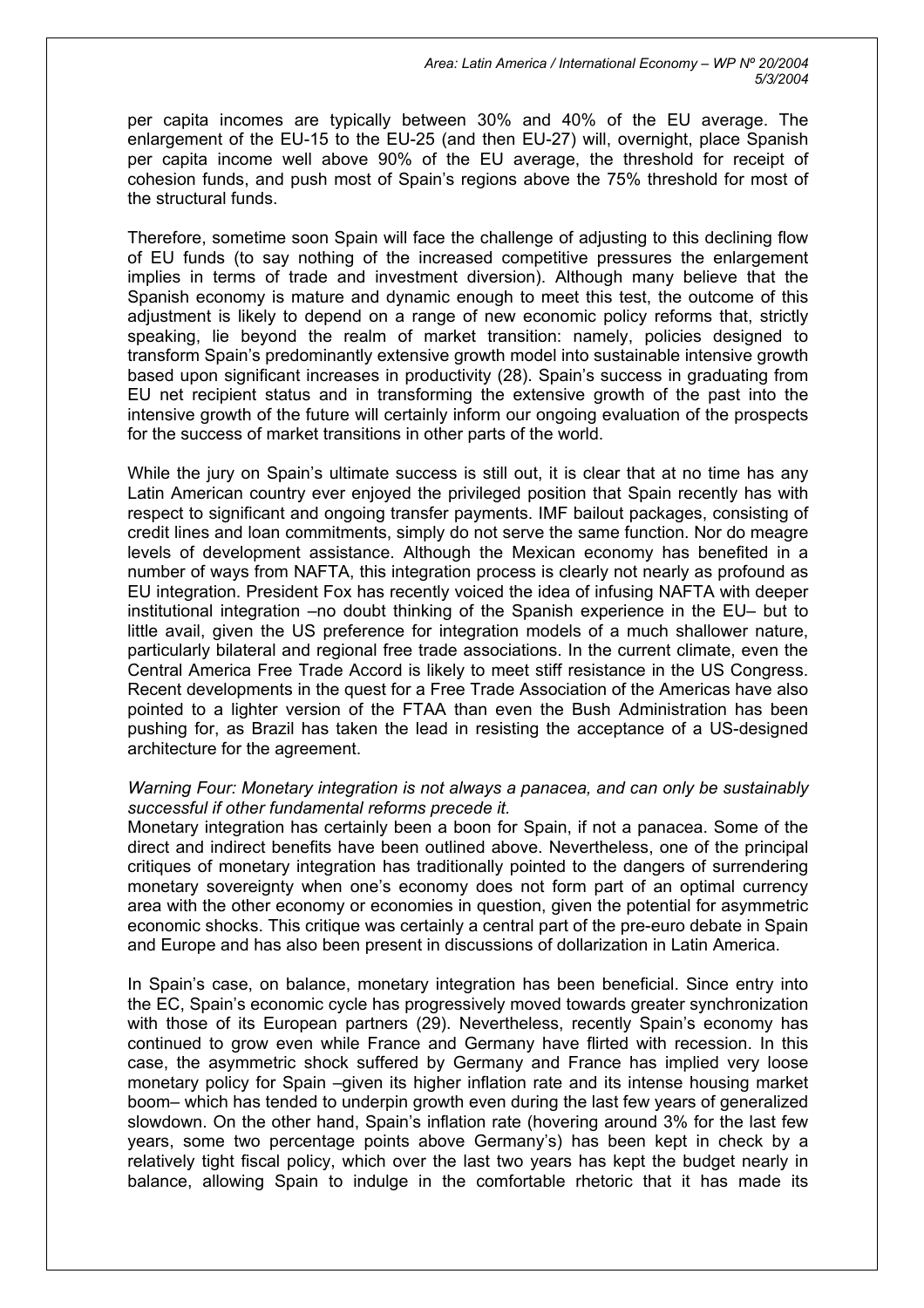economy more dynamic than those of the Franco-German axis while simultaneously meeting the Europeanist commitment to the Stability and Growth Pact, even as the principal authors of the pact continue to flout it.

When the next asymmetric shock hits Spain on the downside, it is hoped that the Spanish economy will be flexible enough to absorb the blow. In such a case, Spain would be able to rely on a looser fiscal policy to take up some of the slack, but the Eurozone's Stability and Growth Pact would (at least theoretically) somewhat limit this compensatory policy tool. Nevertheless, the key pre-requisite for monetary integration is for the economy to be flexible and open. In this sense, Spain –unlike most of the cases of dollarization in Latin America– performed fairly well before the Bank of Spain formally ceded monetary policy to the ECB.

By 1995 when Spain seriously began its bid to meet the Maastricht convergence criteria and qualify as a founding member of the new single currency, most of the heavy grunt work of market reform had been undertaken, or at least begun. Spain was already deeply involved in the process of privatization, trade with Europe had been completely liberalized and extra-EU trade policy had been brought in line with the common EU tariffs (subject to EU commitments within the framework of the WTO). Capital flows had likewise been fully freed from restrictions. Even labour market reform had been undertaken gradually through a series of reforms in 1984, 1994 and later in 1997. While further labour market reform remains one of the pending issues for Spanish economic policy, in reality the Spanish labour market has become one of the most flexible in Europe due to the widespread use of temporary contracts which imply much lower labour taxes and costs of firing than do the traditional (yet increasingly scarce) fixed indefinite contracts. In the last ten years, nearly 90% of all new jobs in Spain have been created with temporary contracts. While this has produced an increasing precariousness in the labour market and an irrational duality (between a shrinking elite of expensive fixed contracts and a growing mass of inexpensive temporary contracts), it has achieved the goal of increased flexibility and lower costs for employers (30).

The problem that monetary integration implies for Latin America, particularly if it is conceived of as a simple unilateral dollarization, is at least two-fold: first, this would entail a loss of monetary sovereignty with no compensatory input into monetary policy (as Spain enjoys through its membership in the ECB) and no accompanying transfer payments to help absorb the corollary adjustments (as Spain enjoys via the Cohesion Funds, created to help offset the adjustments provoked by EMU).

Furthermore, most Latin American countries have not undertaken the sufficient range of market reforms to be flexible enough to successfully endure the inevitable adjustments and asymmetric shocks. While Panama, El Salvador and Ecuador have not fared too poorly since dollarizing their economies, it is clear that this form of monetary integration has not been the great stimulus that entry into the euro has been for Spain. The case of Argentina, however, is even more sobering. The experience of near-formal dollarization in Argentina –regardless of whether it was ultimately avoidable or not– clearly ended badly. In the end, the market reform process in Latin America remains incomplete. While certain reforms of the 1990s were executed poorly (some privatizations), others were simply not undertaken (labour market reform). Furthermore, an entire 'second generation' of institutional reforms await the large majority of Latin American countries (31).

Nevertheless, there are other potential forms of monetary integration that might be contemplated in Latin America. One would be regional monetary integration, like the currency union that is sometimes contemplated by the members of MERCOSUR. This kind of monetary integration might have helped contain some of the more debilitating impacts of the emerging market crises upon Brazil, Argentina and Uruguay. Nevertheless,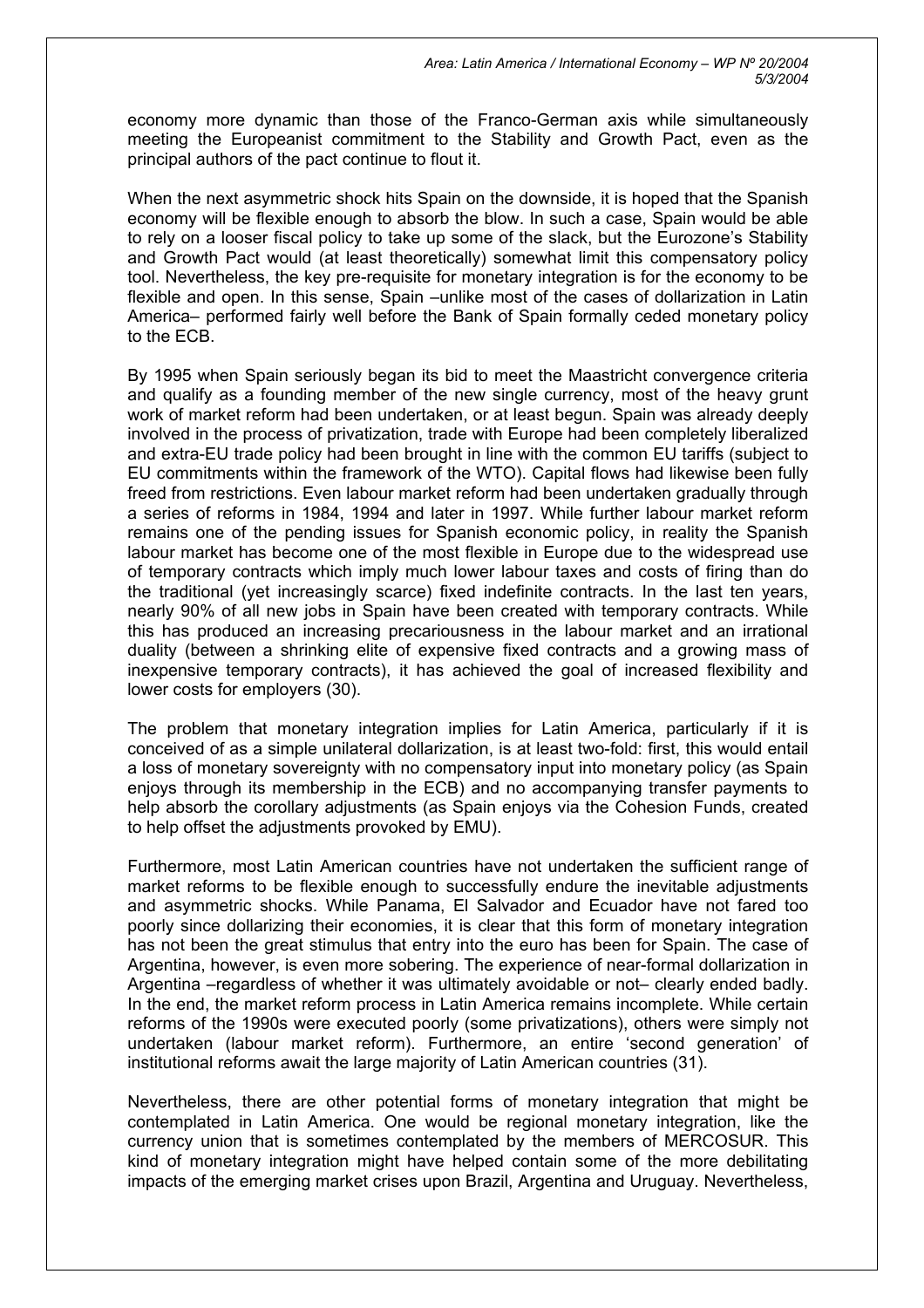such a monetary union currently faces very important obstacles and is clearly still someway off into the future even in the most optimistic scenario. It is not clear that the national economic policy agendas of the MERCOSUR members will remain sufficiently in sync –and sufficiently oriented toward market reform in the future– to plausibly allow for a monetary union that functioned reasonably well. And, in the end, the impact of Spain's taking shelter under the monetary wings of Germany and France is quite likely to be different from that of Argentina taking shelter under the monetary wings of Brazil –or vice versa–. Still, this possibility remains tantalizing, at least for Brazil, and for good reason. Nevertheless, the conclusion to be drawn from a comparison of the Spanish and Latin American experiences is that monetary integration should be the crowning achievement of an integration process which helps drive market transition, and not conceived of as a substitute, or crutch, for other necessary economic reforms.

Another potential option would be a formal currency union centred on the US dollar, with institutional integration similar to that implied by EMU membership in Europe. This, however, does not seem to be on the cards anytime soon. Nevertheless, if Latin American countries hold out the hope of somehow replicating the Spanish experience, a deeper form of economic integration across the Americas could potentially deliver this result, so long as it involved trade, investment, capital market and monetary integration, and included some form of budgetary transfers similar to those in the EU. Perhaps this may seem like nothing more than a fool's dream today; nevertheless, if the experience of Spain, relative to that of other developing countries, is anything to go by, successful market transition and complete international economic integration –to say nothing of increasing and sustainable prosperity– might just have to wait for some such Union of the Americas.

# **Tentative Conclusions**

The Spanish case offers some interesting lessons and warnings for Latin American countries attempting to emulate Spain's economic success. Spain enjoyed a very favourable external environment as it gradually transformed the statist economy of the Franco regime into an integrated market-based economy. It sequenced its reforms in a way that immediately generated growth, avoided complicating policy conditionality (until it came in the form of EC membership decades later), and created sufficient domestic consensus for continuing to engage in deeper market integration and restructuring. It managed to successfully leverage maximum benefits from its EC membership, including significant transfer payments and full participation in the formulation of EU policy. The ultimate result has been the transformation of an economy characterized by poverty and near total international isolation into a prosperous market democracy, free of onerous debt burdens and increasingly insulated from shocks generated within the international economy.

Latin American countries might understandably look to Spain as a reference point for their attempts to generate a similar transformation. However, given the numerous false starts along the road to market transition in the region, along with the continuing shocks debilitating Latin American economies, it will clearly be difficult to replicate such resounding success. Many of the lessons to be extracted from the Spanish experience unfortunately only offer help in hindsight. Spain's reform sequencing –in which capital flows, for example, were only gradually freed once deep reforms were already well underway– cannot be easily followed in Latin America, where market reforms have already been packaged and implemented in their own particular contexts and with apparently only limited success to date.

Nevertheless, in broad terms, one must attempt to identify certain policy directions which offer at least some promise. The single most important political lever in Spain's reform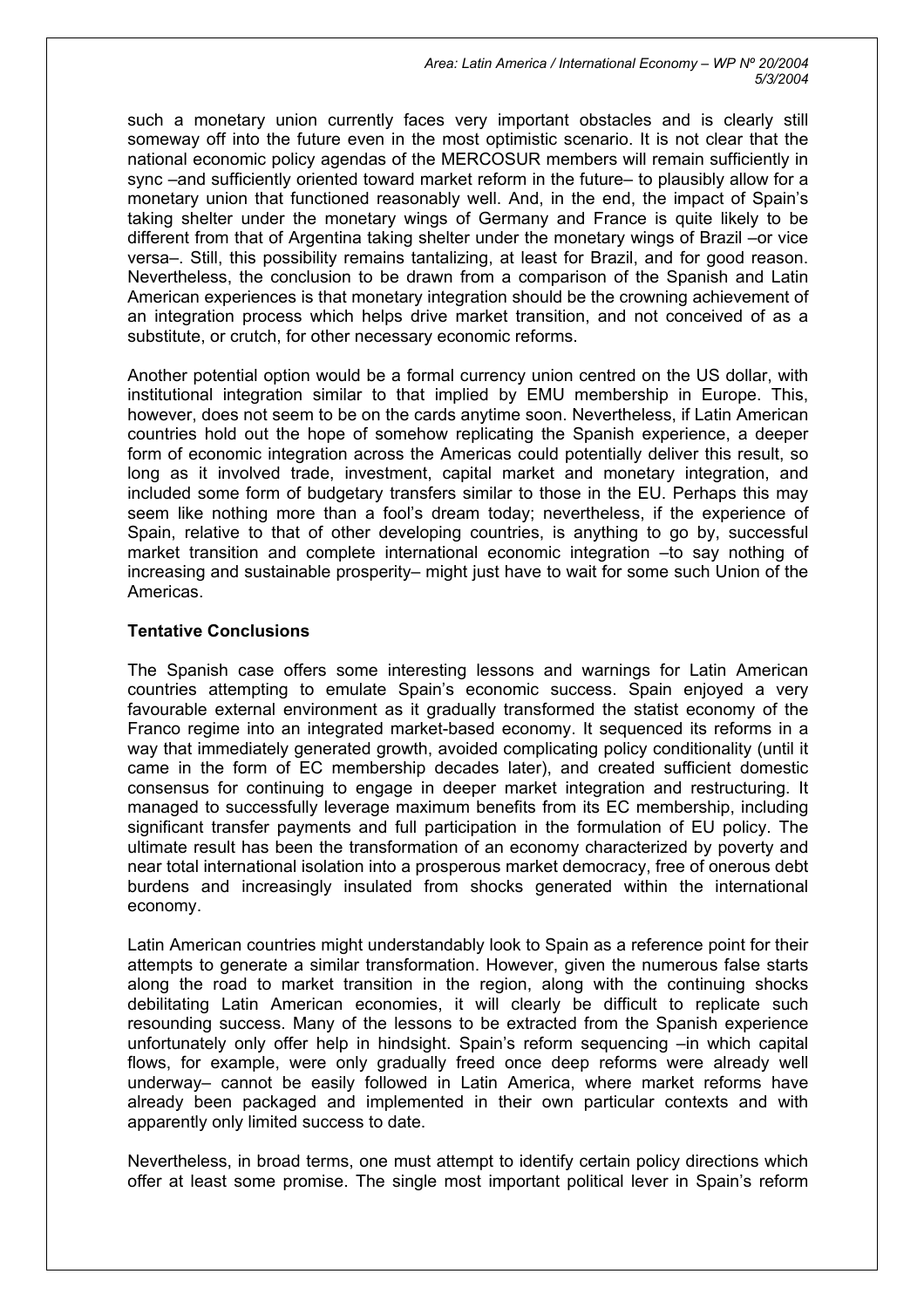recipe has been the wholehearted commitment to regional economic integration. In this sense, regional economic integration –along with continued market-oriented policies and deeper institutional reforms– presents Latin America with perhaps its best strategy for achieving sustainable long-run prosperity. While such a strategy is bedevilled with tough political obstacles, it remains difficult to see how the majority of Latin American economies will be able to generate sufficient traction within the international economy to benefit from the continuing processes of globalization without taking advantage of the synergies which deeper regional integration still has to offer.

Furthermore, it seems clear that the region must forge ahead with a second generation of institutional reforms aimed at modernizing state institutions and improving the productive base of the economy. Perhaps Latin America countries would be best served by focusing not on Spanish successes (which have been fortuitously influenced by a string of positive external factors) but rather on lingering weaknesses in the Spanish economy, like poor performance in productivity growth and the formation of human capital. At least then Latin American economies would be concentrating on areas in which they have a chance of making autonomous progress vis-à-vis the advanced economies, instead of pursuing a strategy in which they remained vulnerable to the shifting winds of the international economy.

#### *Paul Isbell*

*Senior Analyst, International Economy and Trade Elcano Royal Institute* 

#### **Notes:**

(1) This paper was originally prepared for the Center for Strategic and International Studies (CSIS) in Washington, D.C. in January 2004 as part of a CSIS-sponsored initiative to review the post-Washington consensus scenario.

(2) IMF World Economic Outlook Database, April, 2004

(*http://www.imf.org/external/pubs/ft/weo/2004/01/data/index.htm*), and Eurostat, Structural Indicators, January 2004 (*http://europa.eu.int/comm/eurostat/Public/datashop/print-catalogue/EN?catalogue=Eurostat*) (3) In 1959, Spanish per capital GDP –at the then current exchange rates, and calculating in 1959 pesetas– was approximately US\$333. When calculated at the then current exchange rates but using constant 1995 pesetas, it stood at US\$7,250. For historical GDP, per capita income and exchange rate data see Leandro Prados de la Escosura, *El progreso económico de España (1850-2000)*, Fundación BBVA, Madrid, 2003, and Julio Alcalde Inchausti's Statistical Appendix in Juan Velarde Fuertes (coord.), *1900-2000 Historia de un esfuerzo colectivo: Cómo España superó el pesimismo y la pobreza*, Volume II, Fundación BSCH, Madrid, 2000.

(4) For income distribution data, see Julio Alcalde Inchausti, 'La renta nacional de España y su distribución,' in Juan Velarde Fuertes, *op. cit*. Extending the stark comparison with Russia further, the Gini coefficient of the Soviet Union at the end of the 1980s was around 0.28 while it had risen to nearly 0.5 by the end of the 1990s.

(5) For figures on the evolution of the sectoral composition of Spanish GDP, see Julio Alcalde Inchausti Statistical Appendix, *op cit*.

(6) See William Chislett, *Spanish Direct Investment in Latin America: Challenges and Opportunities*, Real Instituto Elcano, Madrid, 2003.

(7) See Richard Sandell, *The Ageing of the Population (Part I): The Scope and Future Outlook in Spain*, 22/IV/2003, and *The Ageing of the Population (Part II): The Spanish Situation Compared to Other Countries in the European Union*, 21/V/2003, Analysis of the Real Instituto Elcano, Madrid, 2003.

(8) Spain's former president, José María Aznar, has even spoken of the legitimate case Spain can make to be included in the G7 (G8), presumably re-dubbing it the 'G8' (G9).

(9) The earliest tentative and limited minor reforms, ushered in around this date under the sponsorship of Commerce Minister Manuel Arburúa, involved a significant increase in agricultural prices, a move which helped increase agricultural output and productivity, eliminate ongoing food shortages and the spectre of hunger, and relieve key input bottlenecks in other areas of the economy. Note here the similarities with the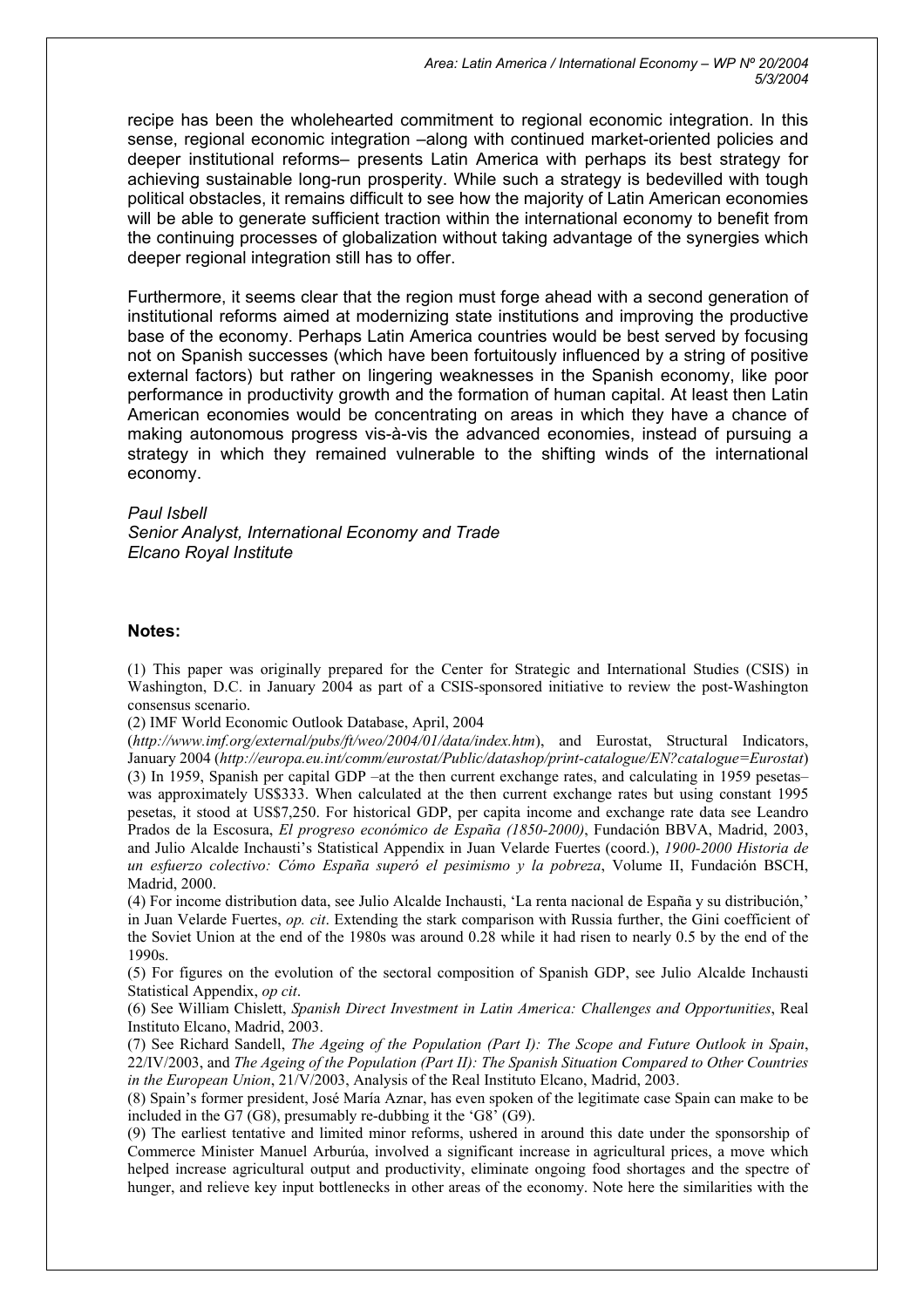sequencing of China's early reforms, in which debilitating controls on agricultural prices were the first areas of the economy to be liberalized. Importantly, much of the policy prejudice against the agricultural sector, characteristic of developing country ISI models, was eliminated in Spain early on at the origin of its market reforms.

(10) In this sense, the Spanish reform process shares with the Chilean case an authoritarian political regime that initiated market reforms. On the other hand, Pinochet attempted to follow the Chicago Boys' advice to undertake a 'big bang' type reform process, while Franco's technocrats did not. The timing and sequencing of the Chilean reforms also contributed to a severe downturn relatively early on in the reform process (GDP contracted well over 10% in 1981-82).

(11) For this and other related GDP data, see Leandro Prados de la Escosura, *op. cit.*, and Julio Alcalde Inchausti's Statistical Appendix in Juan Verlarde Fuertes, *op. cit*.

(12) For a discussion of Arburúa's first tentative reforms, see Joseph Harrison, *The Spanish Economy from the Civil War to the European Community*, MacMillan, 1993, p. 20. The extent of liberal reforms during the 1950s, despite the presence of often much more significant reform rhetoric, remained essentially limited to these scant achievements, at least until the Stabilization Plan of 1959. Even then, the extent of market reform remained extremely limited until the late 1970s.

(13) For a discussion of the political economy, volume and economic impact of the US aid to Spain in the 1950s, see Oscar Calvo-Gonzalez, *The Political Economy of Conditional Foreign Aid to Spain 1950-1963: Relief of Input Bottlenecks, Economic Policy Change and Political Credibility*, 2002, Ph.D. Dissertation (unpublished), Economic History Department, London School of Economics and Political Science. There is still an open debate among Spanish economists and historians as to what generated the initial limited upturn in the economy during the 1950s. One school of thought holds that this early period of growth was essentially underpinned by the direct impact of US aid in alleviating critical productive and financial bottlenecks which had strangled the economy during the most intense phase of autarchy in the 1940s. Another school of thought maintains that the principal effect of US aid, while positive, was more indirect: the upturn in domestic economic activity was driven by improved domestic economic sentiment that stemmed from the legitimization and credibility effect of US aid and subsequent improvements in future expectations. In any event, after growing only some 10% in real terms during the entire decade of the 1940s (less than 1%) on an annual average basis), the Spanish economy grew by more than 50% during the 1950s (more than 4% on an annual average basis). See Leandro Prados de la Escosura, *op. cit*.

(14) See Oscar Calvo-Gonzalez, *op. cit*., on the scant IMF and other official financing of the Stabilization Plan.

(15) See Julio Alcalde Inchausti, *op. cit*.

(16) Data on tourism revenues and remittances come from Carlos Barciela, María Inmaculada López, Joaquín Melgarejo and José A. Miranda, *La España de Franco (1939-1975): Economía*, Editorial Síntesis, Madrid, 2001.

(17) *Ibid*.

(18) Furthermore, the significant inflow of FDI into Spain during the 1960s was in part stimulated by the recognition that, eventually, Spain would likely enter a widening and deepening common market in Europe. Likewise, actual Spanish entry into the EC in 1986 provided a key rationale for the renewed inflows during the late 1980s.

(19) The sum of net foreign inflows and net Spanish outflows rose from 3% of GDP in 1985 to 15% in 1992. (20) For the investment figures from this period, see Keith Salmon, *The Modern Spanish Economy:* 

*Transformation and Integration into Europe*, Pinter, London and New York, Second edition, 1995.

(21) Per capita GDP figures for this period come from the IMF's World Economic Outlook database.

(22) Spain re-imposed some capital controls during the height of the ERM crisis in 1992, but had eliminated them again by the end of 1993.

(23) See Guillermo de la Dehesa, 'Balance de la economía española en los últimos veinticinco años', ICE, *25 años de constitución española*, n. 811, December 2003.

(24) During the late 1990s, some of Spain's largest firms (SCH, BBVA, Telefónica, etc) generated between 20% and 50% of their net earnings in Latin America. See William Chislett, *Spanish Direct Investment in Latin America: Challenges and Opportunities*, Real Instituto Elcano, Madrid, 2003.

(25) See Jorge Blázquez and Miguel Sebastián, 'El impacto de la crisis argentina sobre la economía española,' in Carlos Malamud and Paul Isbell (Coord.), *Anuario Elcano: América Latina 2002-03*, Real Instituto Elcano, Madrid, 2003.

(26) Average annual GDP growth for the Latin American region as a whole was 5.1% in the 1950s, 5.6% in the 1960s, and 5.5% in the 1970s –the three decades of the state-led import-substitution industrialization model–. During the region's first decade of (admittedly, tentative) reforms –the so-called 'lost decade' of the 1980s– regional GDP growth on an average annual basis was a mere 1.2% while average annual per capita GDP growth was actually negative (-0.1%). During the 1900s, a decade characterized by much more intense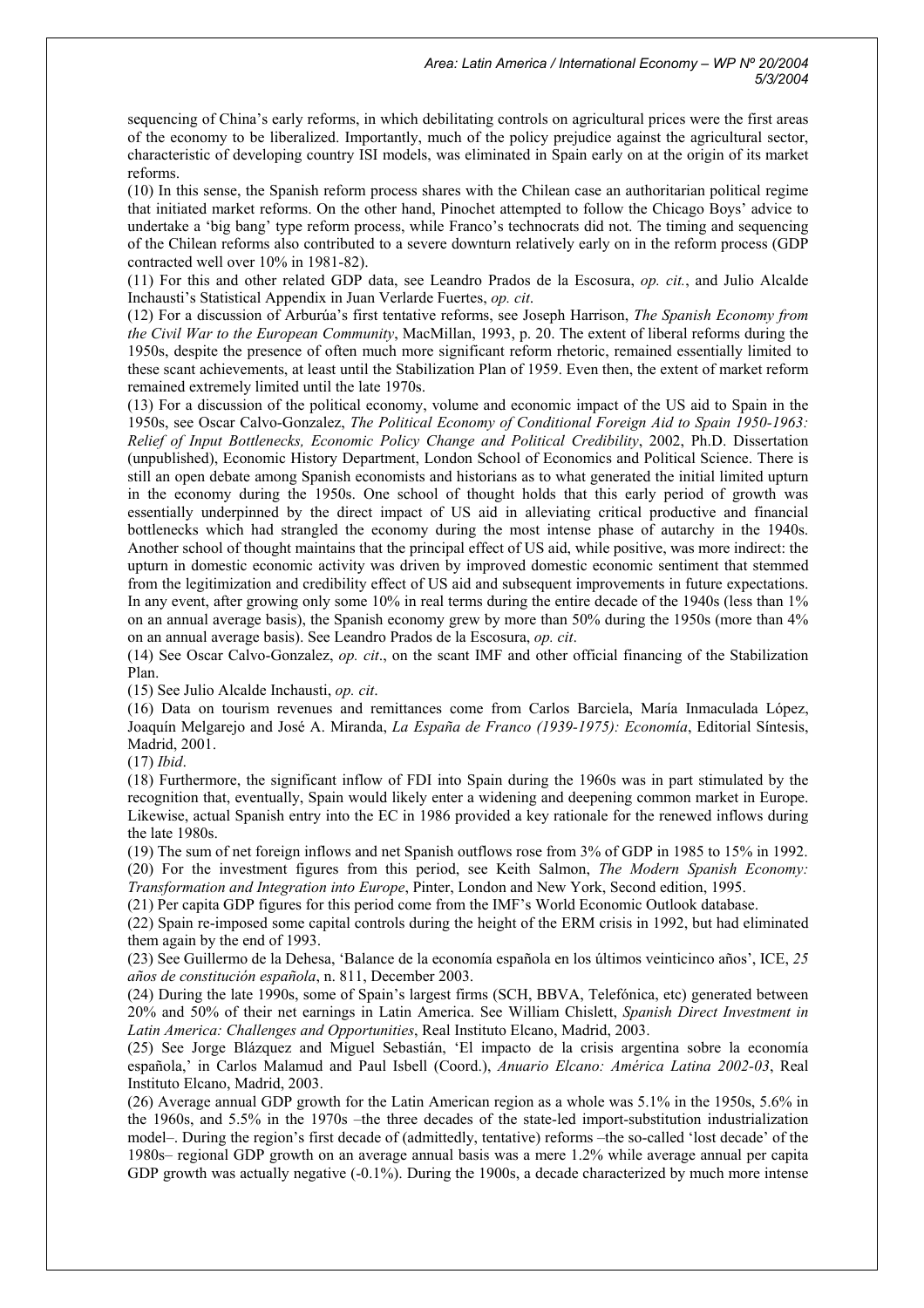reform, GDP growth picked up, rising to 3.8% on an average annual basis between 1991 and 1997 (the year the emerging market crises broke out, beginning with the Asian crisis). Nevertheless, between 1998 and 2002 –the period dubbed the 'lost half-decade' (*el lustro perdido*) by ECLAC, regional GDP growth slowed considerably to 1.3% annually. See Pedro-Pablo Kuczynski and John Williamson, *After the Washington Consensus: Restarting Growth and Reform in Latin America*, Institute for International Economics, Washington, D.C., 2003.

(27) The Gini coefficient in Chile (0.56) remains nearly double that of Spain (0.3). See José Juan Ruiz, 'Los Siete Pecados Capitales de América Latina', in Carlos Malamud and Paul Isbell (Coord.), *Anuario Elcano: América Latina 2002-03*, Real Instituto Elcano, Madrid, 2003.

(28) Productivity –particularly total factor productivity growth– remains one of the central weaknesses in the Spanish economy. The growth rate of this key measure, which expresses the contribution to growth from influences other than additions to the capital stock and labour force (including innovation, applications of technological advances to economic production, and improvements in human capital), has collapsed during the 1990s. It now represents the central economic challenge of the future for Spain. Average annual total factor productivity growth since 1975 has been 0.925%, against annual growth of 1.25% in the EU and 1.1% in the US. Most alarmingly, however, this TPF growth rate has declined in Spain, from 1.6% during 1975-85 to a mere 0.5% from 1995 to 2001. While it has also fallen in the EU, TPF growth remains around 1% annually, while this crucial productivity growth variable in the US actually increased to 1.5% during 1995- 2001. In terms of the actual current levels of TPF, if the EU level represents 100, it is only 85% in Spain and as high as 112% in the US. See Guillermo de la Dehesa, 'Crecimiento y productividad de la economía española,' *El País*, 18/X/2003.

(29) See William Chislett, *The Internationalization of the Spanish Economy*, Real Instituto Elcano, 2002, p. 67.

(30) See Guillermo de la Dehesa Romero, 'Balance de la economía española en los últimos veinticinco años', ICE, *25 años de constitución española*, n. 811, December 2003.

(31) See Pedro-Pablo Kuczynski and John Williamson, *After the Washington Consensus: Restarting Growth and Reform in Latin America*, Institute for International Economics, Washington, D.C., 2003.

#### **References**

Barciela, Carlos and María Inmaculada López, Joaquín Melgarejo, José A. Miranda (2001), *La España de Franco (1939-1975): Economía*, Madrid: Editorial Síntesis.

Blázquez, Jorge and Miguel Sebastián (2003), 'El impacto de la crisis argentina sobre la economía española,' in Carlos Malamud and Paul Isbell (coords.), *Anuario Elcano: América Latina 2002-03*, Madrid: Real Instituto Elcano.

Calvo-González, Oscar (2002), *The Political Economy of Conditional Foreign Aid to Spain 1950-1963: Relief of Input Bottlenecks, Economic Policy Change and Political Credibility*, Ph.D. Dissertation (unpublished), Economic History Department, London School of Economics and Political Science.

Chislett, William (2003), *Spanish Direct Investment in Latin America: Challenges and Opportunities*, Madrid: Real Instituto Elcano.

Chislett, William (2002), *The Internationalization of the Spanish Economy,* Madrid: Real Instituto Elcano.

Dehesa, Guillermo de la (2003). 'Balance de la economía española en los últimos veinticinco años,' *25 años de constitución española*, ICE, n. 811, Madrid.

Dehesa, Guillermo de la, 'Crecimiento y productividad de la economía española,' *EL PAÍS*, October 18, 2003.

Fusi, Juan Pablo and Jordi Palafox, *España: 1808-1996. El Desafío de la Modernidad*. Madrid: Espasa Calpe, 1997.